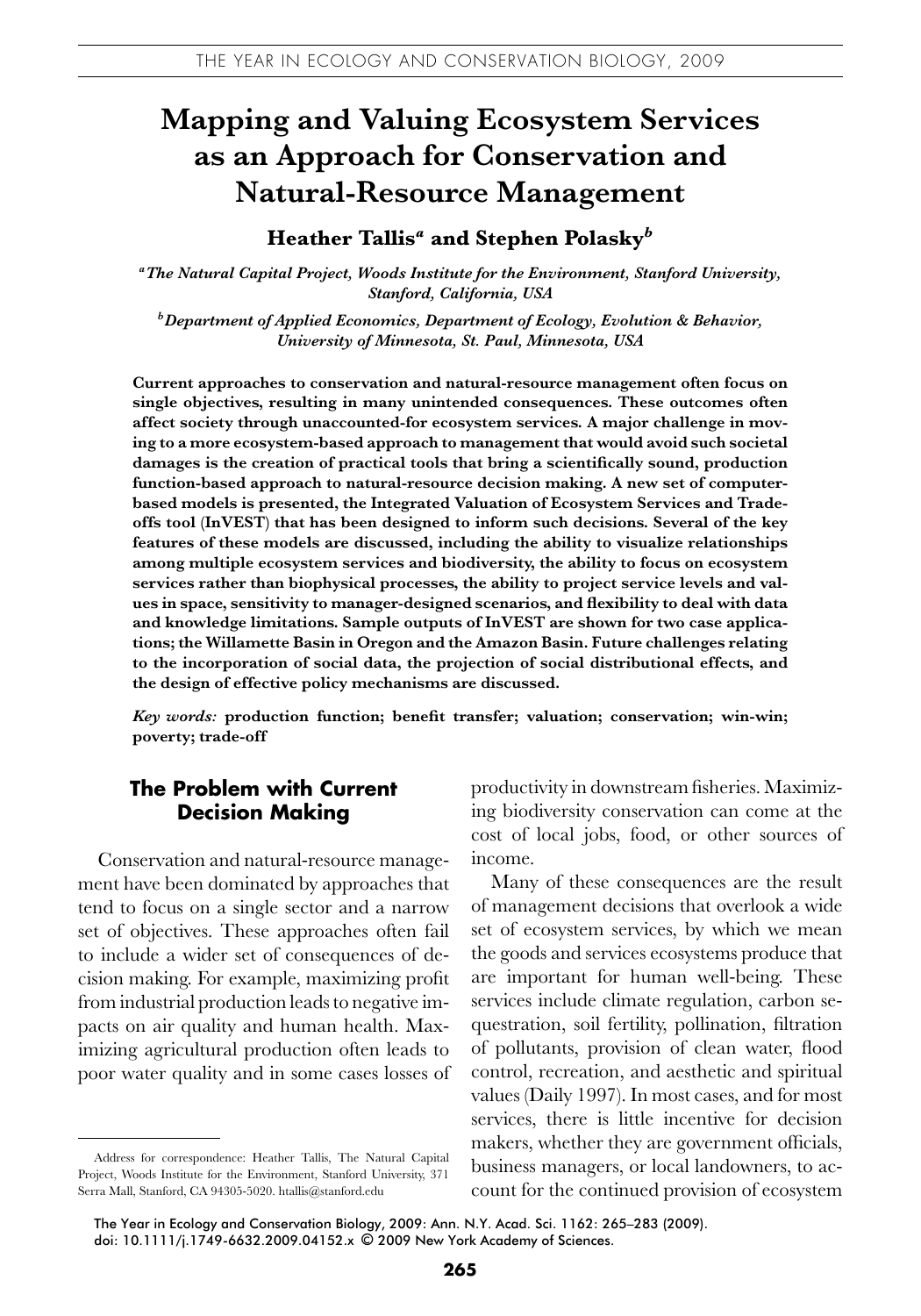services in their decision making. For example, in tropical coastal ecosystems, mangroves have been cleared in many areas and the resultant open land used for shrimp aquaculture. Those clearing the mangroves receive high market prices for the shrimp they produce, but they do not bear the full costs associated with the loss of habitat for coastal fisheries, loss of protection from storm surges, the loss of pollution filtration, and other ecosystem services provided by intact mangroves. A more complete accounting shows that maintaining mangroves generally provides more benefits for society (Sathirathai and Barbier 2001; Barbier 2007). Some policies exist that provide incentives for a wider set of ecosystem services beyond just what is provided for by selling marketed commodities. For example, the Conservation Reserve Program in the United States pays landowners to adopt conservation-oriented land uses, and similar green payments programs exist in other countries. These programs, however, do not exist in all sectors and incentives for ecosystem services remain lacking in many areas.

A single-sector approach that ignores the multitude of connections among components of natural and social systems generally fails to provide as high a value to society from the bundle of services that the system is capable of producing as would management that accounted for the complete range of services. The connections among services and the links in ecosystem processes are, in the long run, often critical for the maintenance of ecosystem health, human well-being, and the sector of interest itself (Millennium Ecosystem Assessment 2005; Guerry 2005).

# **Reforming Decision Making with Ecosystem-Based Management**

Growing recognition that single-sector management leads to socially and ecologically harmful "unintended consequences" has motivated the development of ecosystem-based management (EBM), an approach capable of incorporating effects of management on multiple ecosystem services in an integrated systems approach (Christensen *et al*. 1996; National Research Council 1999; Food and Agriculture Organization [FAO] 2003; Pikitch *et al*. 2004; U.S. Commission on Ocean Policy 2004). The EBM paradigm recognizes that human and ecological well-being are tightly coupled so that sustainability only occurs when it is pursued in both arenas simultaneously (FAO 2003). More specifically, EBM:

- emphasizes the protection of ecosystem structure, functioning, and key processes;
- is place-based in focusing on a specific ecosystem and the range of activities affecting it;
- explicitly accounts for the interconnectedness within systems, recognizing the importance of interactions between many target species or key services and other nontarget species and services;
- acknowledges interconnectedness among systems, such as between air, land, and sea;
- integrates ecological, social, economic, and institutional perspectives, recognizing their strong interdependences (McLeod *et al.* 2005).

The EBM approach is meant to provide a framework to enable managers to broaden their perspectives and consider the multiple linked consequences of their decisions. What makes for a good EBM approach, in theory, is now well understood (Christensen *et al*. 1996). Further, the Millennium Ecosystem Assessment (MA) contributed substantially to our understanding of an EBM framework applied at a global scale (Millennium Ecosystem Assessment 2005). Within a year of its completion, findings from the MA were incorporated into the Convention on Biological Diversity, the RAMSAR Convention on Wetlands, and the Convention to Combat Desertification. There are also a small number of examples of successful application of EBM in specific terrestrial, aquatic, estuarine, and marine settings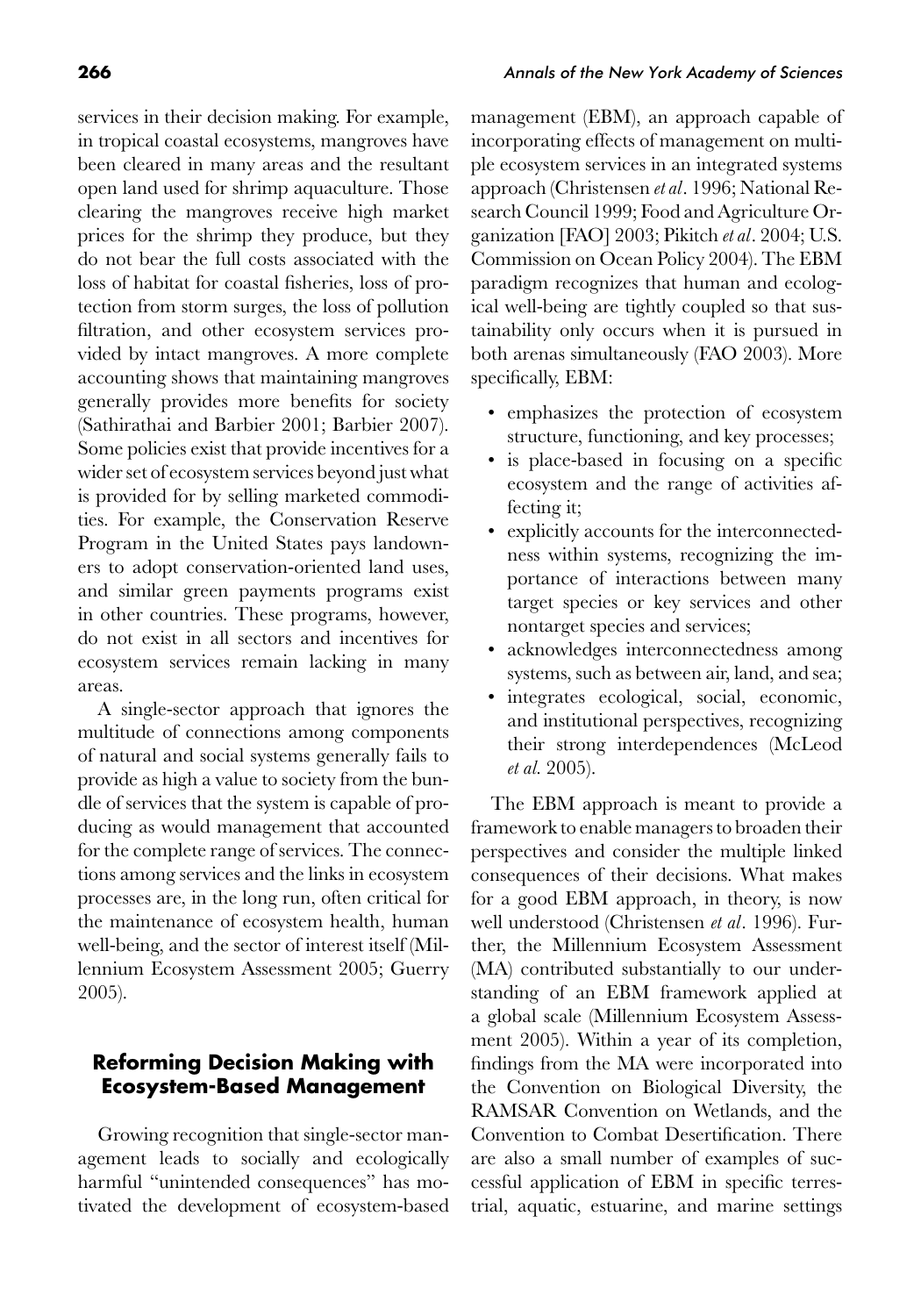(Imperial 1999). These successes are evidence that the EBM integrated approach can be practical and operational.

Despite the overall success of the MA at the global scale, we are still left with the grand challenge of bringing useful models and information to bear at local, regional, and national scales where most decisions are made. Although we have several cases where people have attempted EBM at subglobal scales (see Imperial 1999 for a review, and MA subglobal assessments), there are no systematic tools that can be applied in a general, consistent way across many sites at the spatial scales and time frames relevant to subglobal decisions. One of the most challenging aspects of creating such tools is the application of sound ecological models and understanding to develop "ecological production functions" that define how the structure and function of ecosystems ultimately leads to resulting levels of ecosystem services provided. This challenge is particularly acute with ecosystem functions and ecosystem services that act across ecosystem boundaries (such as nutrient transport from land to sea) and across scales (Engel *et al.* 2008).

A second major challenge of applying EBM to specific ecosystems centers on generating estimates of the value of ecosystem services, a task that requires linking ecological models with social and economic models to reveal the values people hold for different ecological services (National Research Council 2005). This task is easier for many provisioning services that are traded in markets with observable prices. The same task is especially hard for the many ecosystem services that generate public goods, such as climate regulation or existence value of species, for which there is no market price or other readily available signals of value. Over the past 40 years or so, economists have developed a number of methods and tools for non-market valuation that can be applied to estimate the value of ecosystem services (Freeman 2003; National Research Council 2005). Whether for market or nonmarket values, appropriately linking social and economic valuation with ecological production functions is necessary to ensure that values reflect underlying ecological conditions.

# **Ecological Production Functions and Economic Valuation for Mapping and Valuing Ecosystem Services**

In economics, a production function specifies the feasible output of goods and services that can be produced with a given set of inputs (labor, machinery, natural resources, etc.). The level of technology determines the economic production function. A technological improvement will mean that more goods and services can be produced from a given set of inputs. An ecological production function specifies the feasible output of ecosystem services that are provided ("produced") by an ecosystem. In an ecological production function it is ecosystem processes that determine the feasible output of services. Changes in ecosystem conditions from natural disturbances or human modification alter ecological production functions shifting the amount of various services that can be provided. In the twentieth century, human alteration of ecosystems on a large scale, such as the conversion of native ecosystems to monoculture agriculture, led to an increase in some provisioning services (e.g., food production) at the expense of many regulating, supporting, and cultural services (Vitousek *et al.* 1997; Millennium Ecosystem Assessment 2005).

As with efforts to apply the concept of EBM, most applications of an ecological production function modeling approach have been done at small scales or for a single service. There are a growing number of such studies (e.g., Ellis and Fisher 1987; Barbier and Strand 1998; Wilson and Carpenter 1999; Barbier 2000; Kaiser and Roumasset 2002; Ricketts *et al.* 2004), and useful overviews and summaries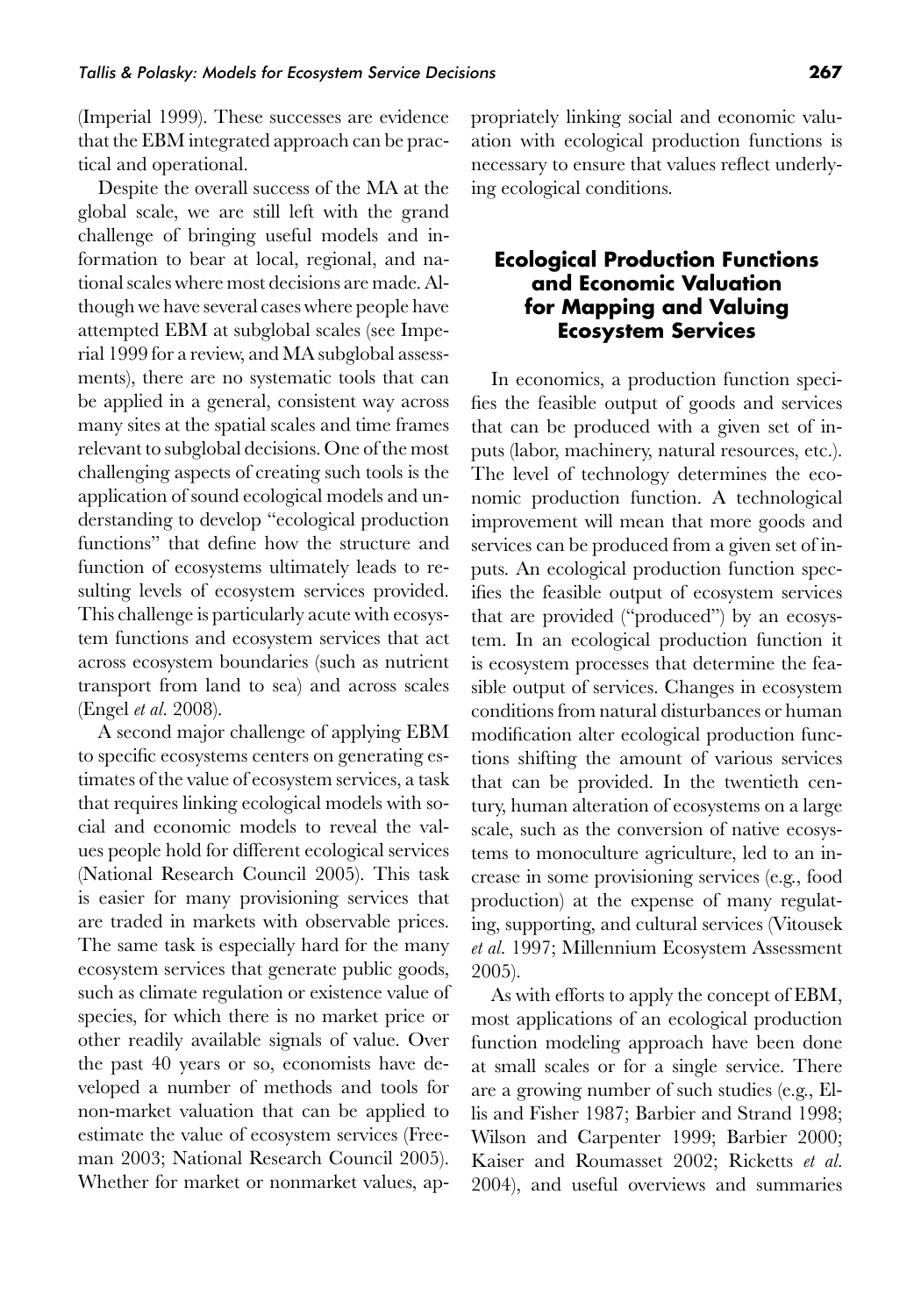have been compiled (Barbier 2007; National Research Council 2005; Pagiola *et al.* 2004). One of the most challenging tenets of EBM in general, and production functions specifically, is to integrate modeling across multiple services. The essential next step toward informing decision making is a systematic approach that combines the rigor of the small-scale studies with the breadth of broad-scale assessments. Recent work has taken strides in this vein (e.g., Boody *et al.* 2005; Jackson *et al.* 2005; Antle and Stoorvogel 2006; Naidoo and Ricketts 2006; Nelson *et al.* 2008; Nelson *et al.* 2009).

There are some cases where understanding ecological production functions alone is sufficient for the successful application of EBM. For example, many government agencies make decisions about what activities will be allowed based on how they affect the ability of an ecosystem to provide water that passes a quality standard. Their decision is not based on how much it would cost to treat that water for consumption or the value of access to clean drinking water, but rather on the expected change in contaminant levels. In these cases, simply knowing how ecosystem services will change in biophysical terms is very informative and useful.

Many other decisions are more tied to economic costs and benefits, and many decision makers are used to analyzing policy alternatives in terms of the net benefits measured in monetary terms. A concern is that ecosystem services that are not measured in monetary terms may not be given full weight in decision making or may be ignored altogether (Daily 1997). In these cases, it may be very useful to combine ecological production functions with economic valuation methods to estimate and report the monetary values of ecosystem services. Some ecological production function approaches have been able to use appropriate market prices and nonmarket valuation methods to estimate economic value, and show how the dollar value of services change with different environmental conditions (e.g.,

Swallow 1994; Naidoo and Ricketts 2006; Barbier 2007). At present, with the possible exception of Naidoo and Ricketts (2006), we lack comprehensive studies that tie together economic valuation methods with ecological production functions to estimate the value of ecosystem services for a significant range of ecosystem services provided by an ecosystem (National Research Council 2005).

Doing this kind of comprehensive integrated study of ecosystem services requires detailed ecological and economic understanding and data, which is lacking for many systems. Generating new data on each system studied can be expensive and time-consuming. Benefit transfer is one approach to overcoming the lack of system-specific information relatively cheaply and quickly. Benefit transfer is a method in which research results on the value of ecosystem services generated in one setting is used (transferred) to value ecosystem services in another setting. If care is taken to closely match the settings and methods are used to ensure consistency with basic economic principles, benefit transfer can be a useful approach to estimate the value of ecosystem services (Smith *et al*. 2002). Combining ecological production functions that predict biophysical changes along with benefit transfer for economic valuation can be used to generate estimates of the value of ecosystem services for systems that lack economic valuation studies.

Use of benefit transfer in valuing ecosystem services has garnered significant international attention, especially following the study by Costanza *et al*. (1997) that estimated the value of ecosystem services for the entire planet. Costanza *et al*. (1997) used estimates of the value of services per hectare for an ecosystem type from specific locations and applied these estimates to value all hectares of that ecosystem type across all regions. Other papers have also used this approach (e.g., Ingraham and Foster 2008; Troy and Wilson 2006; Turner*et al.* 2007). This approach, however, has significant disadvantages that limit its social,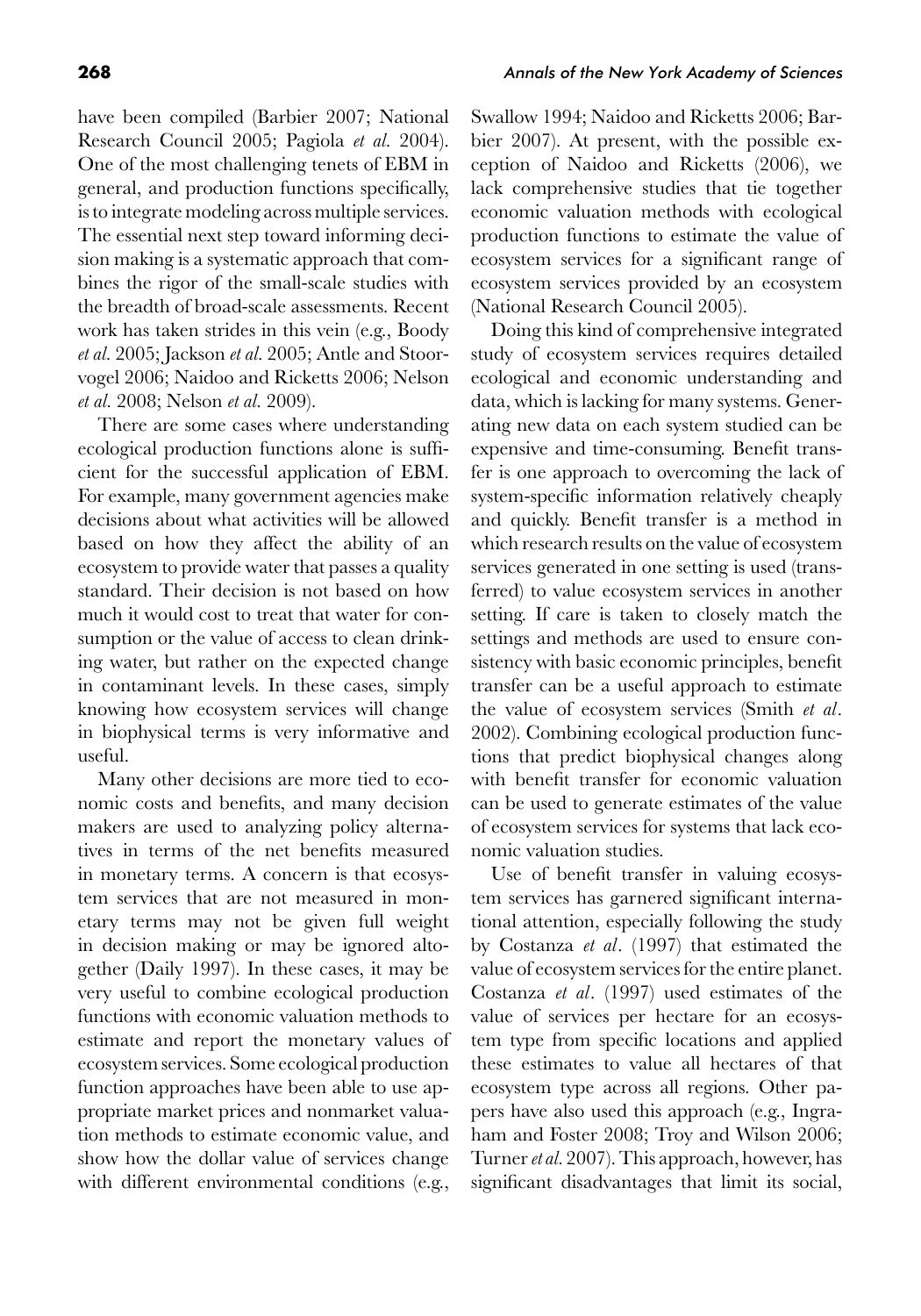economic, and ecological realism. Assuming that every hectare of a given habitat type is of equal value ignores factors of rarity, spatial configuration, size, quality of habitat, number of nearby people or their social practices, and preferences that are often crucial in determining the value of services. In most cases the approach provides an estimate of total economic value rather than estimates of value for individual services. When limited to total economic value estimates, we cannot analyze how the provision and value of each individual service will change under new conditions. If a wetland is converted to agricultural land, how does this subsequently affect the provision of clean drinking water, floods downstream, climate regulation, or soil fertility? Without service-specific information, it is impossible to design effective policies or payment programs that ensure the continued provision of ecosystem services. For these reasons, we do not believe that application of benefit transfer based on value per hectare by habitat type is a promising direction to pursue. We direct attention instead toward development of ecological production functions linked to economic and social valuation methods.

A major advance that would allow the application of EBM to diverse decisions at diverse scales is to develop general tools capable of bringing an ecological production function approach to bear in ecosystems across the globe that incorporate a broad suite of important ecosystem services. At present, there are no systematic tools that can be applied in a general, consistent way across many sites at the spatial scales and time frames relevant to subglobal decisions. In other words, with existing methods and information, we have to start over each time we want to bring an ecosystem approach to bear on subglobal decisions, a time-consuming process often out of step with the pace of decision making. In the next section, we describe the development of a new general tool aimed at filling this gap.

# **Mind the Gap: A New Tool for Linking Ecological Production Functions and Economic Valuation to Map and Value Ecosystem Services**

The Natural Capital Project (www. naturalcapitalproject.org) has developed a new tool designed to address the principles of EBM, bringing together credible, useful models based on ecological production functions and economic valuation methods, with the intention of bringing biophysical and economic information about ecosystem services to bear on conservation and natural-resource decisions at an appropriate scale. The tool is called the Integrated Valuation of Ecosystem Services and Tradeoffs tool (InVEST). We have built in several key features that make this a flexible, yet scientifically grounded tool. InVEST is a set of computer-based models that

- clearly reveals relationships among multiple services;
- focuses on ecosystem services rather than biophysical processes;
- is spatially explicit;
- provides output in both biophysical and economic terms;
- is scenario driven:
- has a tiered approach to deal with data availability and the state of system knowledge. Several of these features are discussed in greater detail later in the chapter.

# **A Multiple Ecosystem-Service Approach**

Managers are often forced to make tradeoffs among sectors and goals. A fundamental mathematical truth is that one cannot simultaneously maximize many different objectives. A fundamental socioeconomic truth is that a manager cannot simultaneously maximize returns for all sectors of society at once. As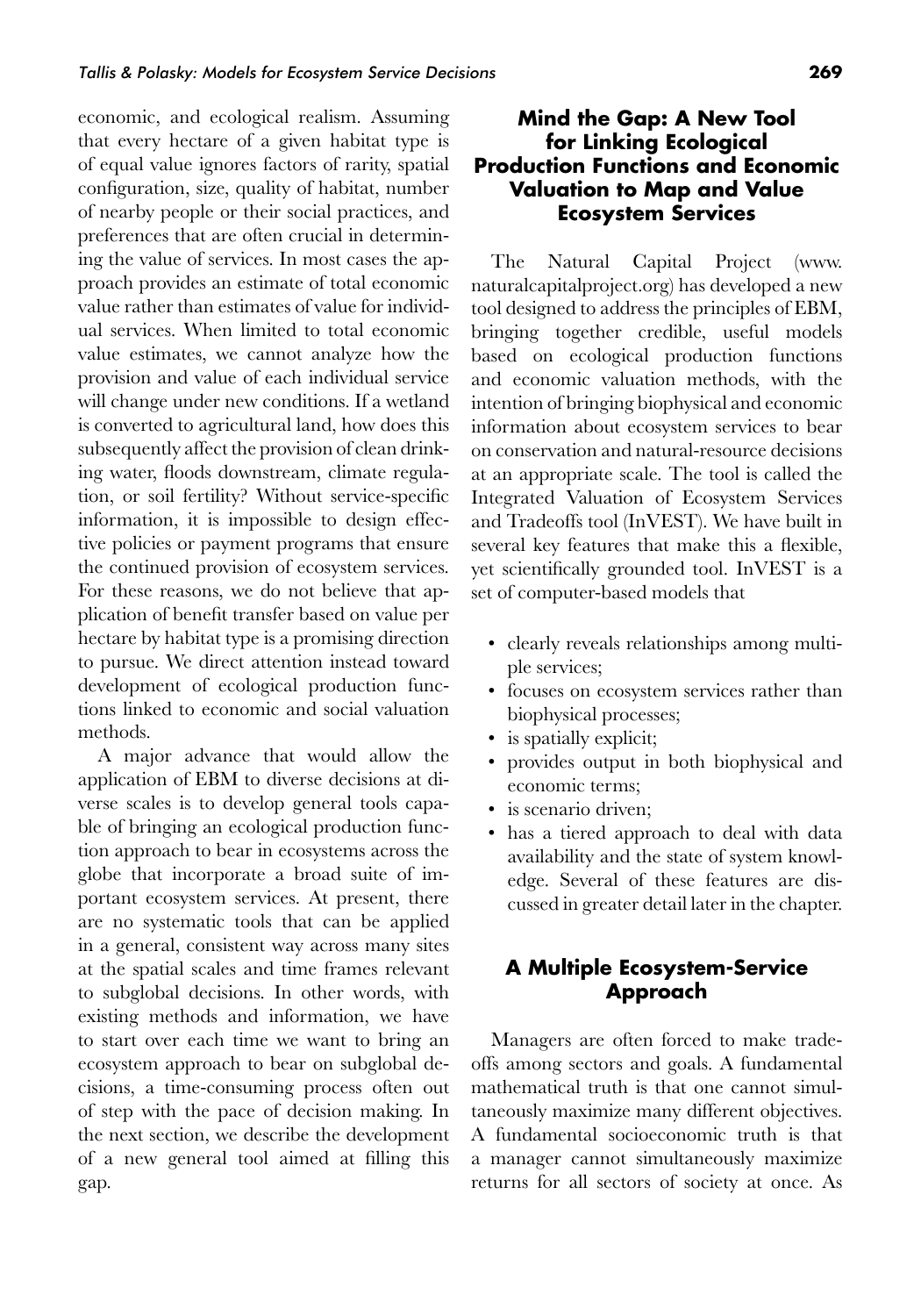the old saying goes, we cannot have our cake and eat it too. Despite the ubiquity of situations involving trade-offs, managers frequently lack a set of tools to inform them about the trade-offs they face. Often, mental assessments of the existence and magnitude of trade-offs are wrong and lead to decisions that result in poor outcomes. Although management actions that strike a balance among goals may exist, providing acceptable outcomes in multiple dimensions, these actions may be hard to identify in a highly charged political environment where arguments are based on qualitative assumptions and there is no way to bring evidence to the table in a systematic and clearly understood way. A modeling framework that can reveal the likely relationship among services can help dispel incorrect assumptions and identify management options that minimize trade-offs. There is growing evidence that decision makers are ready for this kind of information, if only they had tools to help them move forward (Box 1).

# **Box 1. Decision Makers Ready for Tools of Change**

# Colombia Ministry of the Environment, Housing, and Territorial Development

Colombia's national environmental regulation is changing the face of environmental permitting and mitigation. The Ministry of the Environment, Housing and Territorial Development is invested in a 7-year project with several universities, research institutes, and nongovernment organizations to create a set of tools that will allow them to take a more comprehensive approach to permitting and offsetting. TheMinistry regulates all major economic sectors (agriculture, mining, transportation, etc.). They aim to assess all major projects proposed in each sector over the next 5 years, avoid permitting projects in areas identified as priority areas for conservation of biodiversity and ecosystem services, set levels of compensation and mitigation for damages that cannot be avoided, and target offsetting in areas of high biodiversity and ecosystemservice provision. InVEST will be one of several tools used in this new permitting process.

### BC Hydro

British Columbia's major power provider has set an ambitious environmental goal for the next 20 years. They plan to achieve "no net environmental impact" by identifying how their infrastructure and activities affect air, land, and water quality, and then designing programs that avoid and reduce all impacts as much as possible. They will then use mitigation to offset any remaining unavoidable changes to the environment. To achieve this goal, they need to be able to project how much environmental impact different activities incur and how effective alternative programs might be. BC Hydro is currently considering ways to conduct such assessments, including the use of InVEST.

# Kamehameha Schools

With a mission to provide economic, cultural, educational, environmental, and community values from its land holdings, Hawaii's largest private landowner has a major challenge in assessing their land assets. How does each parcel measure up across these five diverse objectives? As many of their long-term land leases are coming up for renewal, they have the opportunity to change the face of much of Hawaii's landscape. What set of management practices would optimize returns across all objectives in the future? Kamehameha Schools is exploring different ways to reveal the level of each set of values provided by their lands. They currently apply a rigorous scoring rubric similar to that used to assess art, and they are exploring the use of InVEST.

There are several reasons why current management decisions lead to trade-offs among sectors, or among ecosystem services. One reason is that not all services are positively correlated. Using data from the Willamette Basin in Oregon, Nelson *et al*. (2008) found that targeting policies to provide carbon sequestration, by limiting enrollment to landowners who would grow forests on their land, was effective at increasing carbon storage, but not effective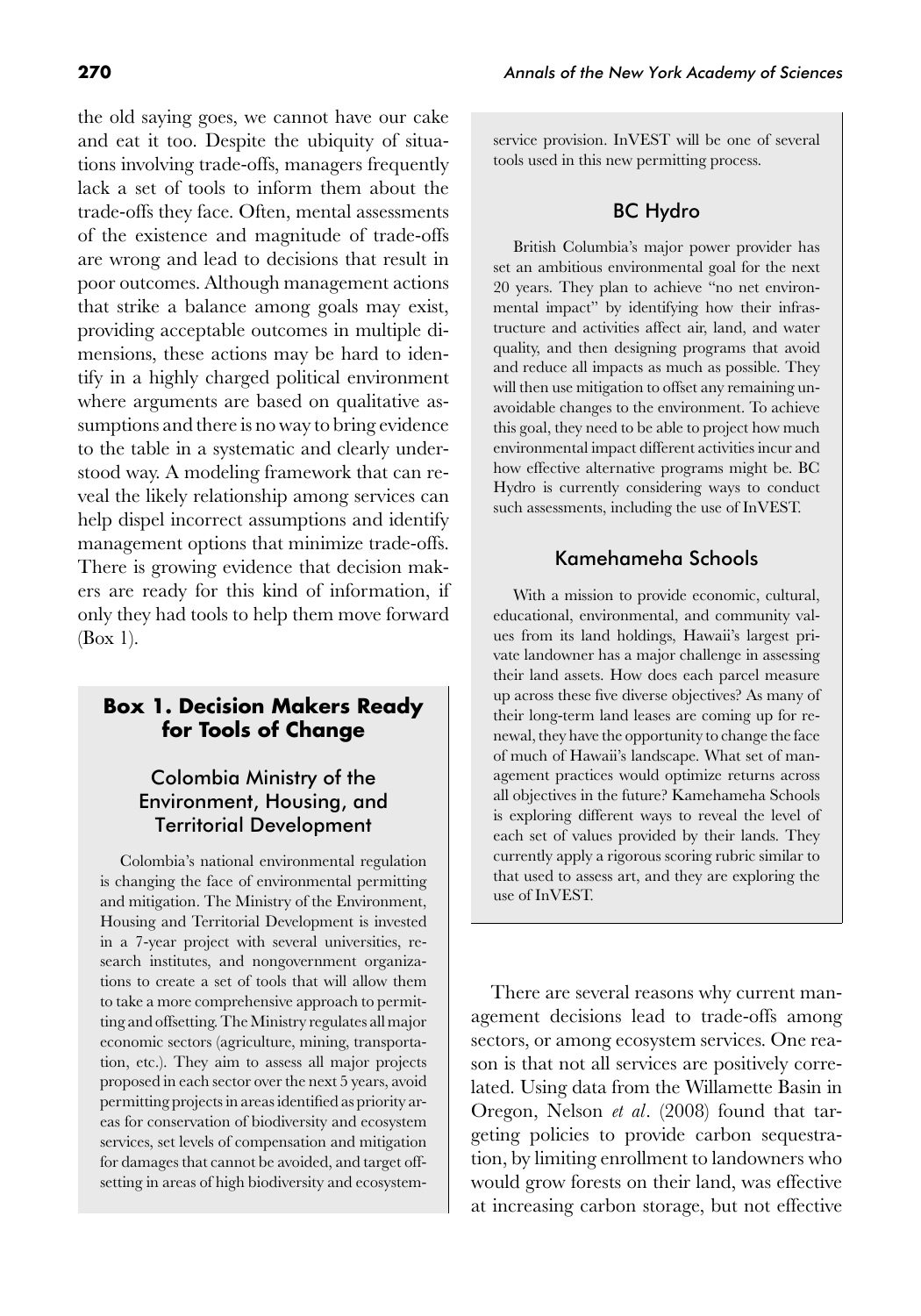for species conservation. Alternatively, targeting policies to meet species-conservation objectives, by limiting enrollment to landowners who would restore rare habitat types (e.g., oak savannah and prairie), was effective at increasing species conservation but not effective for carbon sequestration. More generally, the Millennium Ecosystem Assessment (2005) found pervasive trade-offs between provisioning services (e.g., food and timber production) and other types of services (regulating, supporting and cultural services). A modeling framework that allows assessments of biodiversity and multiple ecosystem services can identify policies or geographies that would lead to a win-win outcome, where all objectives can be increased relative to the status quo, and those situations where outcomes necessarily would lead to trade-offs.

We address the need to reveal synergies and trade-offs by providing models for a suite of ecosystem services in InVEST. The services we currently model are climate regulation through carbon sequestration, water supply for hydropower or irrigation, erosion control for infrastructure (reservoir) maintenance, water quality control for regulatory compliance (phosphorous loading, not contaminants related to drinking water such as fecal coliform bacteria), storm peak flow mitigation, recreation and tourism, provision of native pollination for commercial agricultural crops, agriculture production, timber production, nontimber forest product production, provision of cultural values and nonuse values.We also provide models for terrestrial biodiversity as an attribute of natural systems that underpins the delivery of ecosystem services. All of these models have been described in detail elsewhere (Nelson *et al*. 2008; Nelson *et al*. 2009; Kareiva *et al*. in press).

Additional ecosystem services should be considered in any natural-resource decisionmaking process besides those just listed. We have focused on this subset because of its importance, relevance to major decisions being made currently, and proximity of many of these services to markets. As the modeling effort progresses, the aim is to include other important services that likely provide large value to society, such as forage production and the regulation of pests and diseases. InVEST would also be greatly improved by the ability to model freshwater biodiversity and marine ecosystem services. The potential for inclusion of marine ecosystem services is embodied in the ecosystem-based management literature, but practical tools are still lacking. We are early in our development of marine models, but some initial steps have been taken by mangers and scientists in the Puget Sound region of Washington State (Anne Guerry, personal communication, 2008).

# **Biophysical Processes vs. Ecosystem Services: An Important Distinction**

Biophysical processes are essential for the provision of ecosystem services, but processes are not synonymous with services. Until there is some person somewhere who is benefiting from a given process it is only a process and not a service. This is a critical distinction to make as we look at what science and tools are currently available for decision makers. Extensive research has been applied to the modeling and measurement of biophysical processes, and it is tempting to simply apply those to ecosystem service–related decisions. However, biophysical processes only tell us about the supply side of the ecosystem service–provision equation. It is equally critical to include the demand side. In other words, where are the people who use services, and how much do they use? To truly model ecosystem services, we need to adjust the supply of ecosystem services (biophysical processes) based on the location, type, and intensity of use of each service.

Water-related services provide good examples for how to think about this distinction. Consider the provision of clean water for drinking. Many useful biophysical models exist that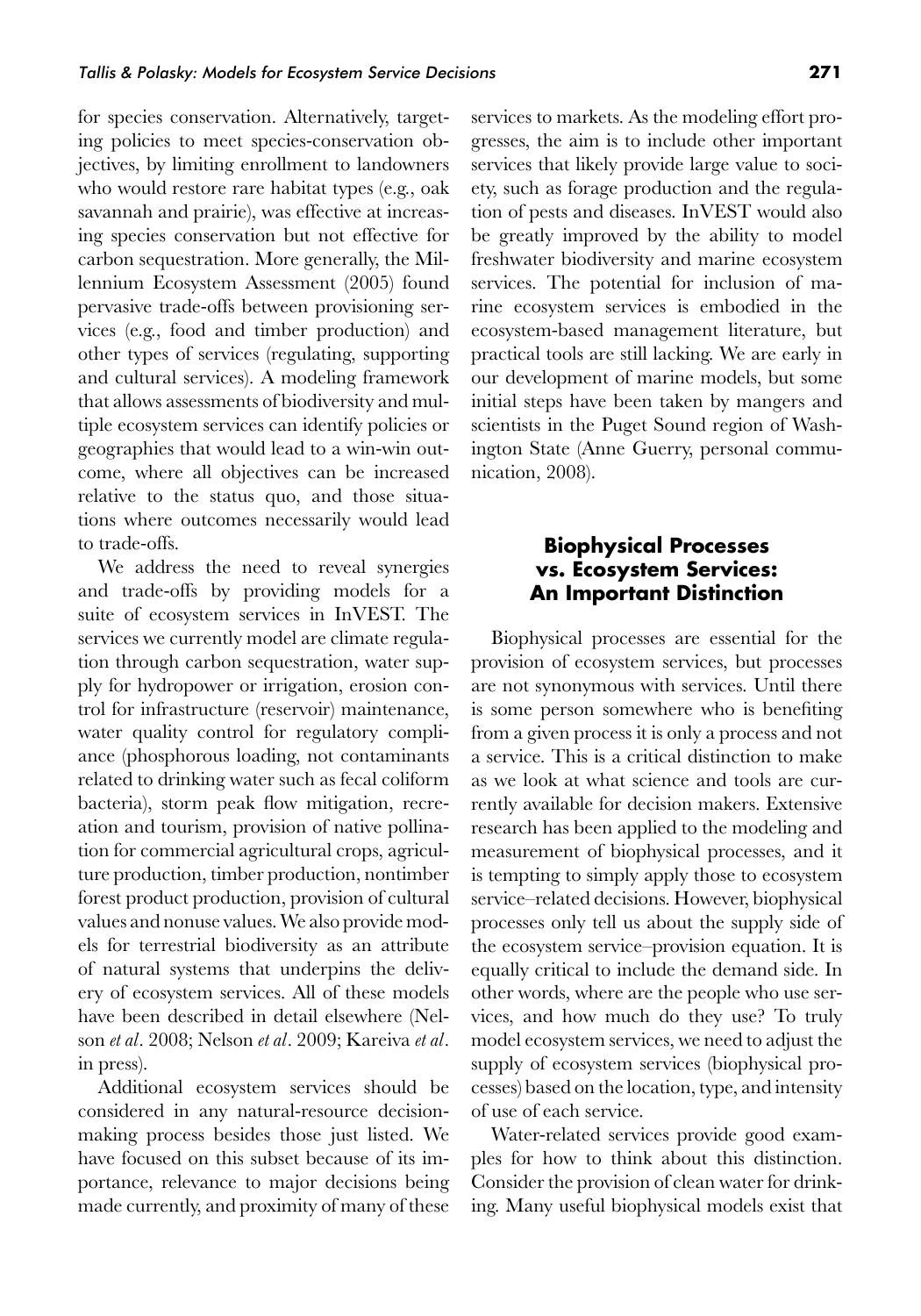can help us predict the concentration of contaminants in waterways (e.g., SWAT, Gassman *et al.* 2007; AGNPS, Yuan *et al.* 2006). However, the presence of clean water that could be consumed is not a service unless there is someone there to drink it. This does not mean that a natural system providing clean water in a remote area with no people does not provide any services. Clean water in remote areas can maintain biodiversity existence values and may also be a value as clean water for drinking in the future. But if no one currently makes use of the water for drinking, then there is no provision of that ecosystem service in that particular place at that particular time. Ecosystem services have to be connected to beneficiaries (demand) to gain an accurate picture of what the provision of the service provided by the landscape (supply) is worth.

Consider another example with the provision of pollination to agricultural crops. Many agricultural crops require insect pollination (e.g., almonds, strawberries), but many other crops do not (e.g., rice, corn). A patch of native habitat in an agricultural landscape may house healthy native bee populations, but if there are no agricultural fields within foraging distance with a crop in need of pollination, that native habitat patch does not provide pollination benefits. In this case, a model of native pollinator metapopulation dynamics could give us a very clear sense of how much pollination service could be supplied by patches of native habitat in an agricultural landscape. Until that information is paired with information on the identity of crops grown, their distribution in the area, and the crop-specific yield benefits of native pollination, we cannot estimate the amount or value of pollination service being provided.

InVEST deals with this challenge by first modeling the biophysical processes that constitute the supply side of the ecosystem-service equation. These models draw heavily from existing knowledge. For example, our waterrelated service models start out with the same fundamental hydrologic processes included in models such as SWAT (Gassman *et al.* 2007). Our sediment retention for infrastructure maintenance model draws heavily from the universal soil-loss equation (USLE) (Brooks *et al.* 1982). Our biodiversity model is based on species–area relationships (Connor and McCoy 1979; Pereira and Daily 2006). To determine the value of the ecosystem services provided we combine supply-side models about provision with the likely level of ecosystem-service demand. For example, in our model of water supply for irrigation, we consider how much water is demanded by crops grown in the region that is not met by rainfall. The value of increased water for irrigation equals the increase in the value of crops that can be grown with an increase in available water input. This increase in value from an increase in available irrigation water can arise because more land can be irrigated or because existing cropland can receive more water, which could increase yields of crops or allow more water-intensive but higher value crops to be grown. To the extent that vegetation and management practices in an ecosystem lead to an increase in water supply, such practices provide a valuable ecosystem service in places where there is demand for water (for irrigation or other purposes). Consider another example. The role that vegetation and management practices play in keeping sediment out of waterways can provide services to society, including avoided infrastructure maintenance costs (as reservoirs silt in and need to be dredged) and avoided flood risk (as rivers or reservoirs silt in and lose their capacity to control or buffer floods). To estimate the value of avoided siltation in reservoirs, we ask how much of the erosion control predicted by the USLE is upstream of a reservoir, and consider the characteristics of that reservoir to estimate the level and value of service provided by avoiding dredging and other maintenance costs. If there are no reservoirs, then this specific service is not being provided.

The links between ecosystem processes, ecosystem services, and the value of ecosystem services for the ecosystem services currently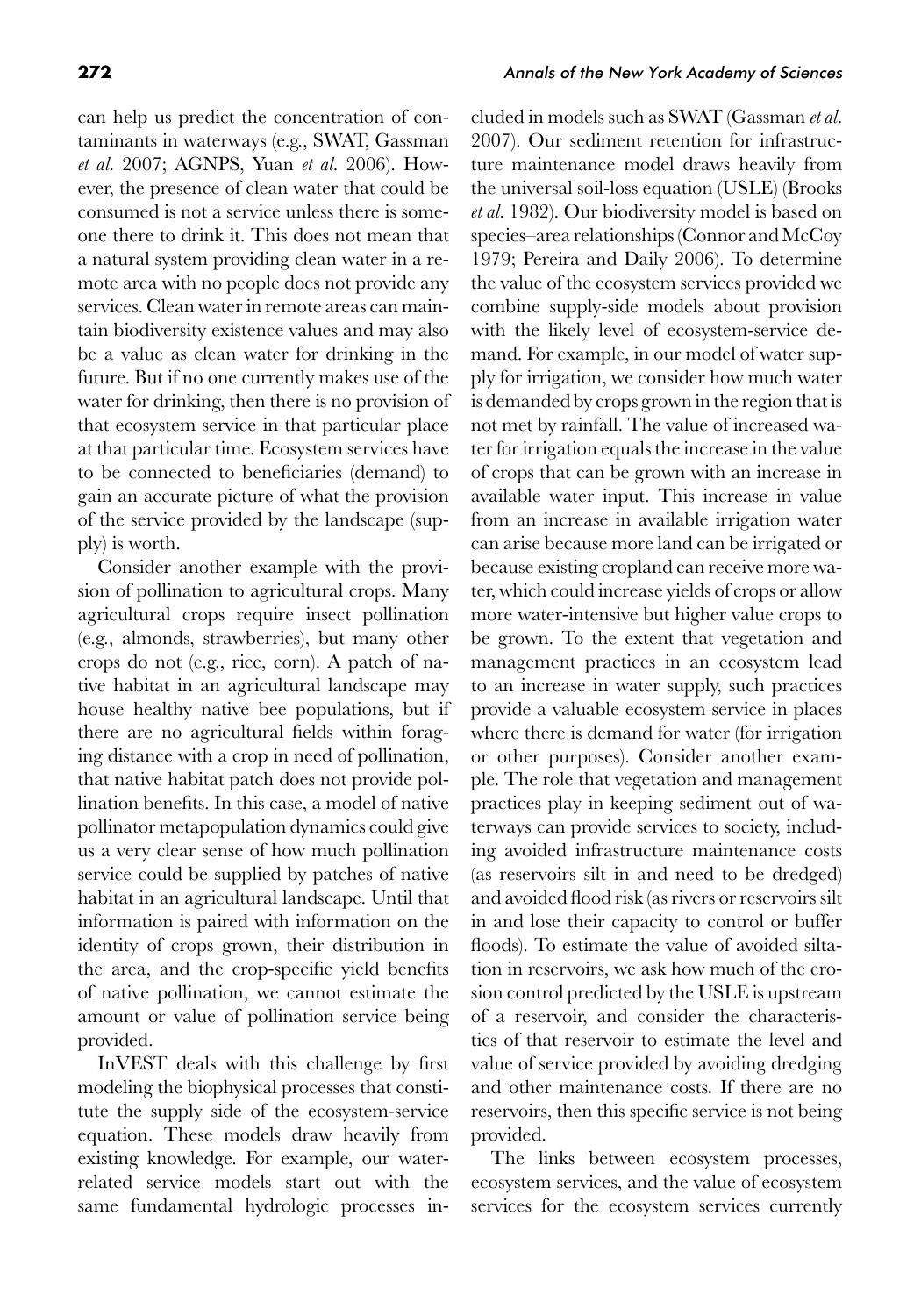#### Tallis & Polasky: Models for Ecosystem Service Decisions **273**



**Figure 1.** Links between the biophysical supply, ecosystem services (which combine supply and demand for services), and the value of ecosystem services for ecosystem services currently modeled in InVEST. Land-use and management decisions impact on ecosystems and ecological processes (far left). Ecological processes give rise to the biophysical supply of ecosystem services (first column). Ecosystem-service supply combined with demand generates realized ecosystem services (second column). Applying economic or social valuation methods yield estimates of the value of ecosystem services (third column). Important links among ecological processes or ecosystem services are indicated with arrows.

incorporated into InVEST is illustrated in Figure 1. The specifics of how supply and demand are combined in specific models for these and other services can be found in greater detail elsewhere (Nelson *et al.* 2008; Nelson *et al.* 2009; Kareiva *et al.* in press).

# **Spatially Explicit**

The value of ecosystem services is determined both by the location of ecological processes that create the provision of services (supply) and the location of people who derive benefits from the services (demand). Thus, any ecosystem-service modeling effort should be spatially explicit.

We consider two key elements of space in the application of InVEST: the role of spatial pattern and heterogeneity in the landscape in controlling the provision of services, and the scale across which different services act. In regard to the first element, decision makers often want to know where to invest or how to target programs to get the greatest return from their investment. For instance, where should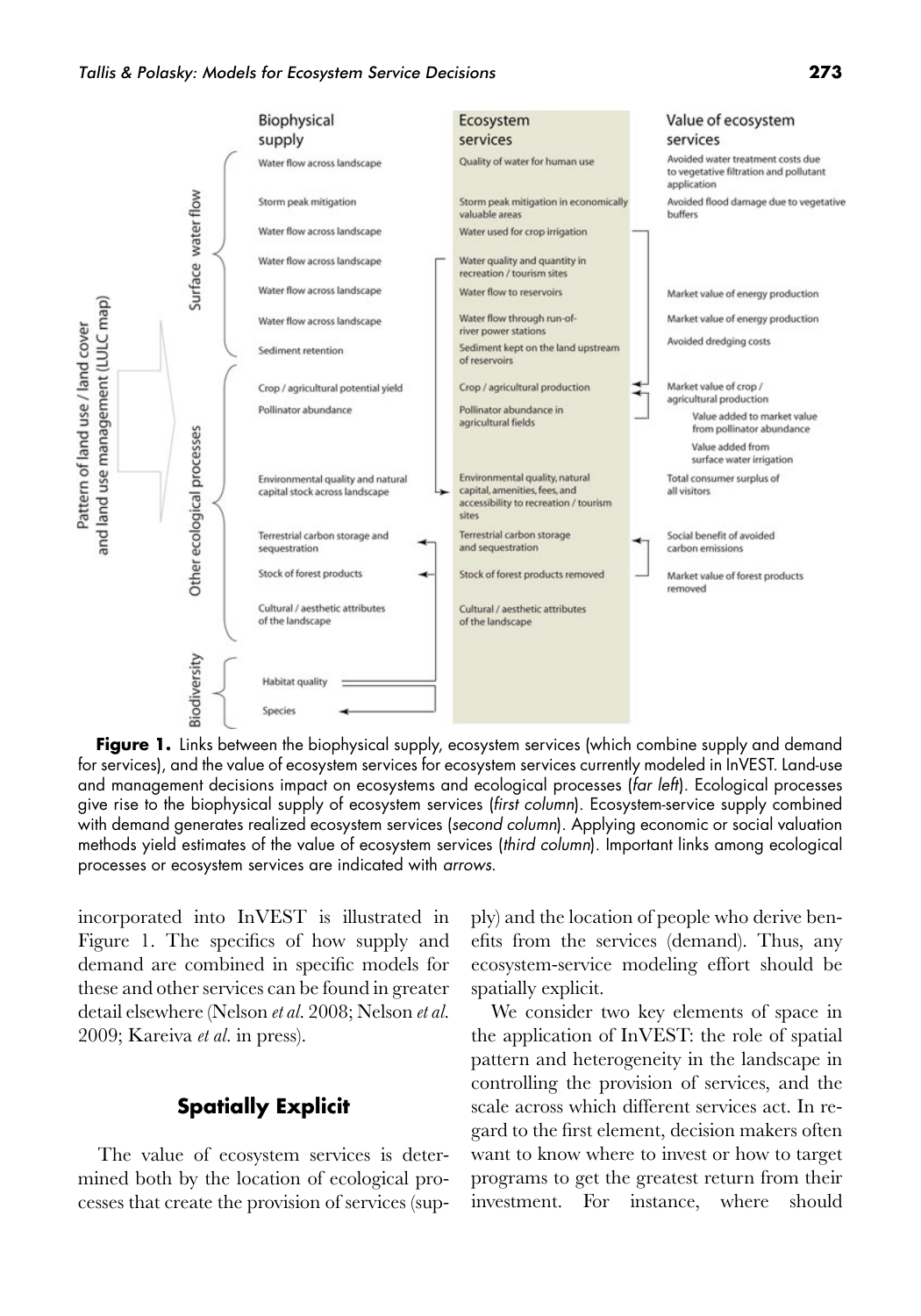protected areas be located to gain the largest biodiversity and climate-regulation benefits? Should a new agricultural subsidy program to control water quality be targeted at riparian areas in headwaters or further downstream? Will a tree planting program in a poor district help with flood control? All of these questions have a spatial element, but many existing biophysical process models are aspatial and do not allow analysis of landscape locations that are best for investment. All of the models in InVEST focus on identifying how much each parcel (or pixel) on the landscape controls, or contributes to, each service.

In addressing the contribution of a parcel to the provision of services, we must consider the scale across which services are provided. Some services, such as pollination and some water-related services are provided at a very local scale, while other services such as climate regulation are provided at a global scale. Trees fixing carbon in the Amazon forest are providing a benefit to you as you read this chapter, no matter where you are in the world. Each model in InVEST looks across the appropriate scale for the service of interest. For example, the pollination model uses the foraging distance of native pollinators as the scope of assessment, while the carbon-sequestration model assumes that tree growth on any parcel provides a benefit since the global atmosphere is well-mixed.

Considerations of scale raise two important issues, one related to modeling and one related to policy. It may be more difficult to apply models for local services since input data on land use and cover patterns need to be at a high enough resolution to capture important features of the service. One would not learn much from the pollination model if native pollinators at the site of interest foraged 1.5 km, but land use and cover data were only available at  $50 \text{ km}^2$ resolution. When modeling multiple services, the scale of data resolution needed corresponds to the most finely detailed ecosystem service model.

In terms of policy, the scale and location of the provision of ecosystem services by natural systems and the scale and location of beneficiaries of the services in society are often disconnected. As we have mentioned, trees fixing carbon in the Amazon rainforest are providing a global benefit enjoyed by people far removed from the Amazon. For other services, such as pollination or provision of clean water, benefits are fairly local. But even where provision and benefits of services are local, supply and demand may be disconnected in space. Because InVEST is a spatially explicit model, it can highlight the locations on the landscape important for the supply of services as well as the location of people who benefit from services that show patterns of overlap or disconnect between supply and demand. A prime example of a disconnect is where upstream landowners divert water or increase nutrient loading that harms downstream water users. Such spatial disconnects between provision and benefits have important implications for policy. With spatial disconnects explicit policies will be needed to give incentives to decision makers who control the provision of services so that they can recognize the benefits that their provision provides to others, a point that we discuss further in the final section of the chapter. Such policies can be explored through the development of scenarios.

# **Scenario-Driven Modeling: Making a Decision-Relevant Tool**

To be effective in a decision-making or policy arena, analyses should be relevant to the needs and questions of managers and decision makers. To apply InVEST in such situations, we envision embedding the modeling within a stakeholder engagement process that allows managers to identify the choices of interest to them (Box 2). InVEST is designed to respond to many different kinds of scenarios derived through many different types of stakeholder engagement processes.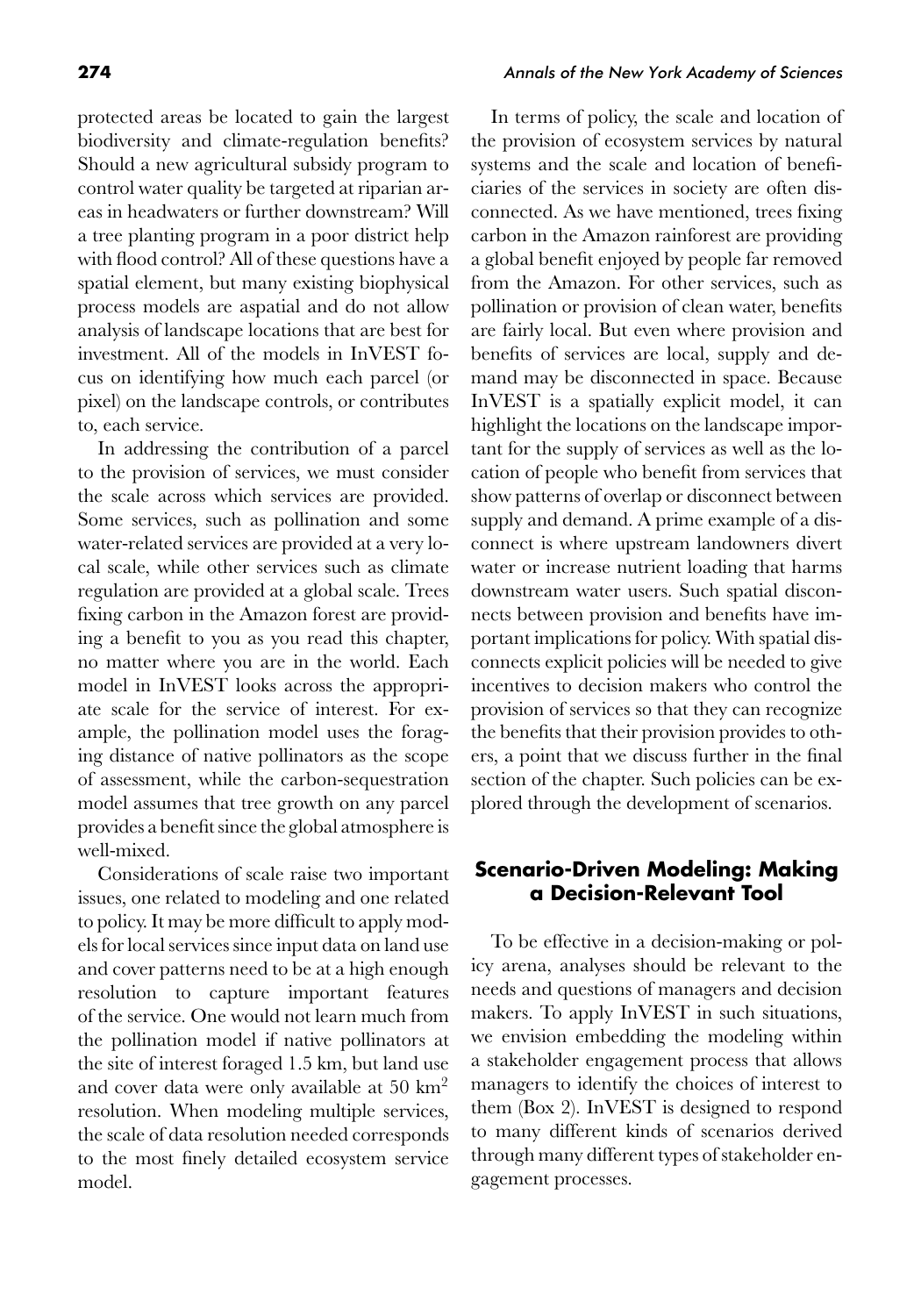

InVEST is meant to be used as part of a stakeholder engagement process with decision makers who give input at every stage of the modeling process. First, scenarios, or spatially explicit maps of how the future could look, are created based on specific choices being considered. These landscapes are then fed into a set of biophysical models that project the level of ecosystem services that will be provided by that landscape. InVEST models several ecosystem services and biodiversity.

If economic valuation is of interest, there is a second set of models that can be used to derive the value of each of the ecosystem services. Biodiversity, as an attribute of the system, is never directly valued, rather we reveal its value through the multiple services it supports. Finally, the outputs of either the biophysical or economic models can be viewed as maps of the landscape, trade-off curves, or balance sheets. After seeing the implications of their scenarios, stakeholders may choose to create new scenarios and use the process iteratively.

InVEST can take input from stakeholders to set what land-use and land-management scenarios to analyze. InVEST is quite flexible in that it can consider a wide range of land-use and resource-management alternatives. Each ecosystem-service model uses landuse and land-cover (LULC) patterns as inputs to predict the biodiversity and the production of ecosystem-services outputs. The inclusion of both land use and land cover means that we can consider choices that affect the type of land

cover (urban, wetland, closed-canopy, deciduous forest, etc.) and choices that keep land cover the same but alter management practices on any particular part of the landscape (change in release pattern from an existing dam, change in crop type planted in existing agricultural areas, change in fertilizer type or amount used, change in rotation time in existing plantation forests, etc.). Most natural-resource management decisions will affect land-use or landcover patterns, either directly or indirectly, so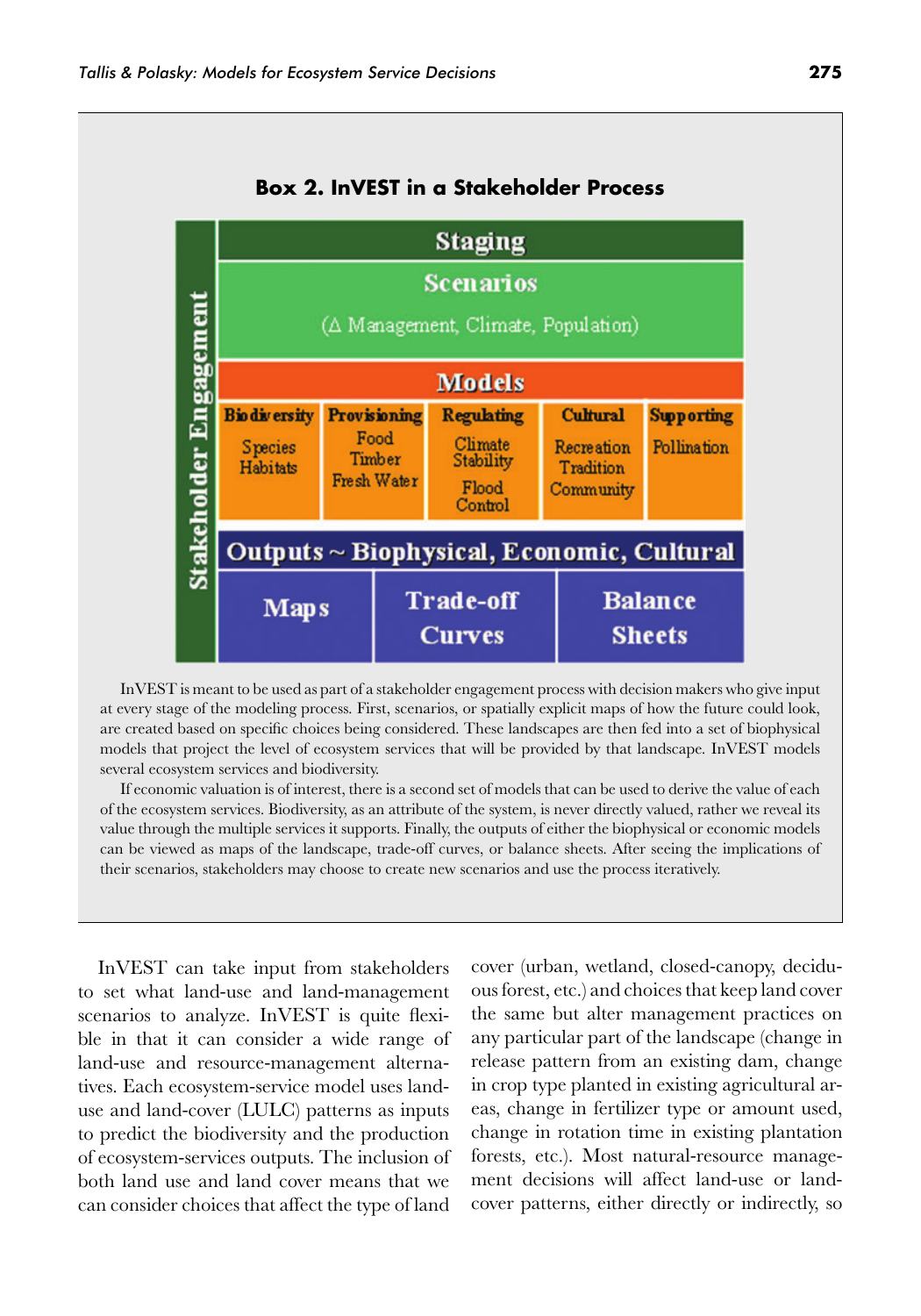sensitivity of the models to LULC patterns translates into broad sensitivity to management choices.

To represent the choices that managers or other stakeholders want to consider in a way that InVEST can recognize and assess them, we need to translate those choices into likely future LULC patterns. Just as there are many different types of choices that managers consider, there are many different methods for turning choices into LULC patterns. When decision makers hold full control over the area of interest, their own planning processes usually include the development of scenarios. For example, we conducted a very simple scenariodevelopment workshop with a large private landowner in Hawaii. Kamehameha Schools, the owner of 10% of Hawaii's land, is considering future management options for a relatively large parcel of land (26,000 acres) and have a few alternative options in mind. Since they are the sole owners of the entire parcel, they were able to draw simple maps of these options in a short workshop that we then turned into scenarios that were assessed by InVEST for likely ecosystem-service provision.

When the area of interest is a more complex landscape with multiple ownership and multiple drivers of change, more complex scenario generation options are available. One can add predictions of how landowners will react given various institutions and incentives that they face. For example, we can use models of landowner decision making to predict how landowners would react to changes in crop prices or government policies to generate scenarios of LULC that can be input into InVEST models. We used this kind of scenariogeneration approach to analyze the effect of alternative policies with some of the early In-VEST models (Nelson *et al.* 2008). In more demonstrative applications, users may want to explore what is possible on a particular landscape given the fundamental ecosystem-service relationships in place. In these cases, landscape optimization modeling can be used to create scenarios of how the landscape could look under optimal conditions. We have also used this approach to investigate optimal land-use patterns using early InVEST models (Polasky *et al.* 2008).

We have emphasized management decisions as drivers of landscape change, but there are obviously other factors at work. Climate change and human population growth will undeniably change LULC patterns and climate conditions in the future. Scenarios can be built to include these drivers of change in addition to management practices. Many efforts have now downscaled global climate models and used regional predictions to evolve vegetation patterns, giving us maps of likely future land cover and climate. Similarly, several projections of human population growth have been made, and some groups are in the process of turning these numeric projections into spatially explicit human population–density estimates or urban/ruralarea extents (Salvatore *et al.* 2005). When models or maps of these drivers are available, they can be combined with any approaches that project management impacts, giving scenarios that represent all three major drivers of future change.

# **Tiered Modeling: Flexibility for a Data-Limited World**

There is always a trade-off in modeling between making a model more complex and detailed and keeping it simple. Simple models require fewer data, are often less prone to parameter estimation errors and subsequent error propagation, and can be easier to explain and understand. Complex models require more information, but they often inspire greater confidence because they more faithfully depict the details and underlying intricacies of processes. Different applications and different users will have specific needs for either complicated or simple models of ecosystem services and valuation. For this reason, we have developed a tiered system of models in InVEST (Fig. 2).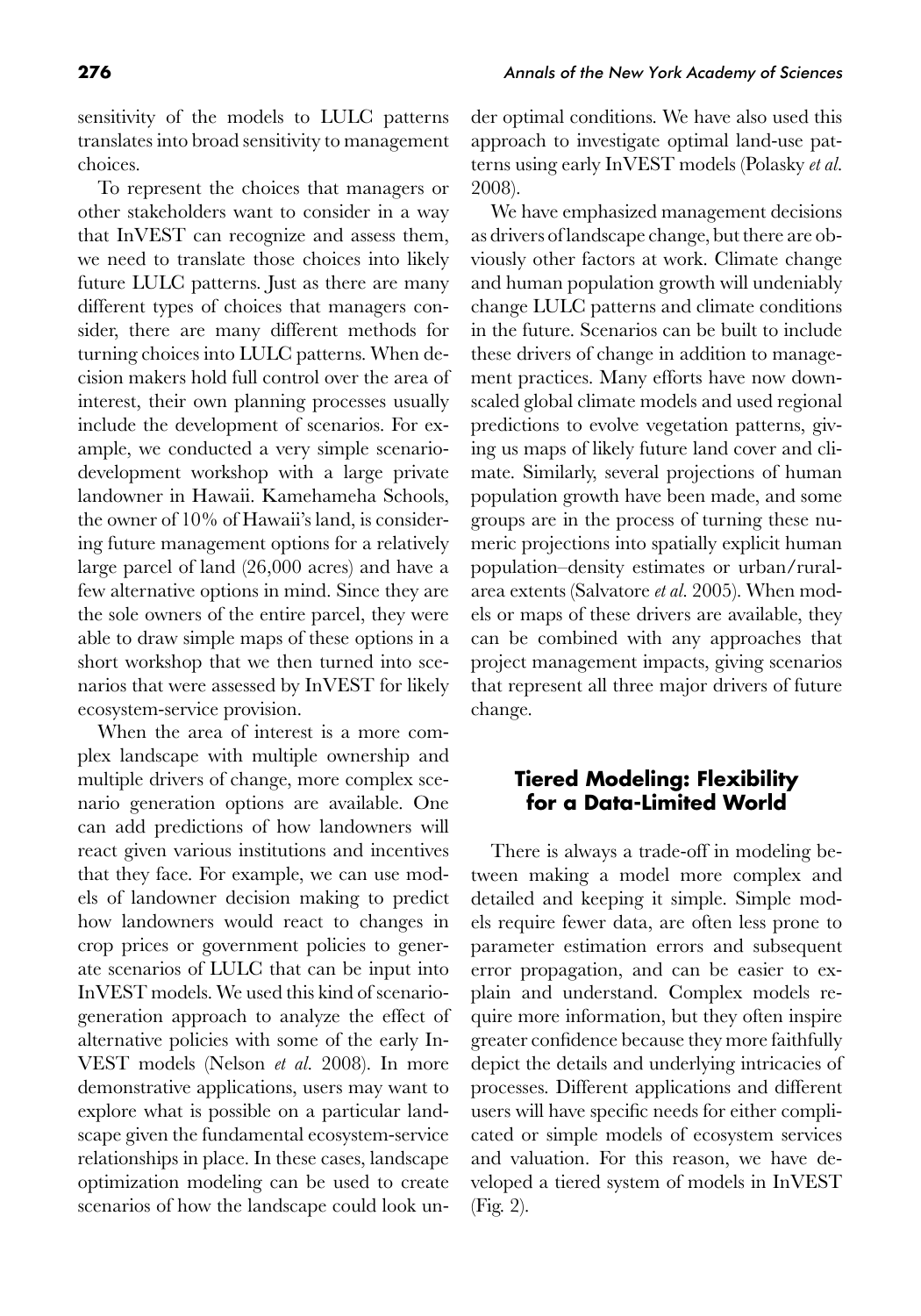

**Figure 2.** A tiered approach to modeling ecosystem services. Given the difficulty of matching models with the desired level of complexity with often sparse data, we created InVEST with different types of models. Tier 1 models are simple, require few data, and are best used for planning and priority setting. Tier 2 models are more complex, require more data, and are necessary for setting payment levels or informing mitigation programs. Tier 3 models add even greater confidence and will often be site-specific models created by other research groups.

Tier 1 models are the simplest models. We developed these models to require few data, be easy to understand and explain to others, and yet retain sufficient credibility to guide some management decisions. Their distinguishing feature is a reliance on readily available data that are generally accessible everywhere in the world. Tier 1 models can draw information from the published literature, global data sets, site-specific data sources, local traditional knowledge, or expert opinion. Because of their simplicity, these models will be most appropriately applied in general scoping and planning activities where the purpose is to understand the general lay of the land.

In many applications the predictions of Tier 1 models may be too crude or too prone to errors of "averaging" or "aggregating" to meet the needs of decision makers. This will likely be the case when it is critical to get quantitative estimates of ecosystem services for decisions related to making actual payments for ecosystem services or for setting the levels of mitigation required. For these cases, we provide more detailed Tier 2 models. These models require more data, have more parameters, and are more time-consuming and difficult to apply. However, Tier 2 models are generally "better" in the sense of addressing more ecological complexity, allowing for greater spatial and temporal heterogeneity, and allowing more refined estimates of everything from carbon production to species richness to pollination services. Instead of representing a world of "average trees" and the "average pollinator" or habitat types sans species lists, Tier 2 models disaggregate groups to include age structure of trees, a variety of pollinator guilds or species, and monthly precipitation patterns.

InVEST provides a general framework within which one can mix and match Tier 1 and Tier 2 models, depending on differing data availability or need for precision among services. By allowing modular mixing of tiers, InVEST allows users to customize its application to specific problems. While we have developed only Tier 1 and Tier 2 models, it is important to realize that it is possible to also use InVEST with what we call Tier 3 models research level, state-of-the art models (e.g., the CENTURY carbon model, Parton *et al.* 1994).

### **InVESTing in Real Decisions**

InVEST has been applied in decisionmaking processes at several sites including the Willamette Basin (Oregon), Oahu (Hawaii), the state of California, Puget Sound (Washington State), the Eastern Arc Mountains (Tanzania), the Upper Yangtze Basin (China), the Amazon Basin and Northern Andes (South America) and at a national level in Ecuador and Colombia. Here, we highlight some of the outputs the InVEST models can provide in a decisionmaking context by presenting the findings from the Amazon Basin and the Willamette Basin.

### Projecting Short-Term Ecosystem-Service Loss in the Amazon Basin

The United Kingdom's Natural Environment Research Council (NERC), Department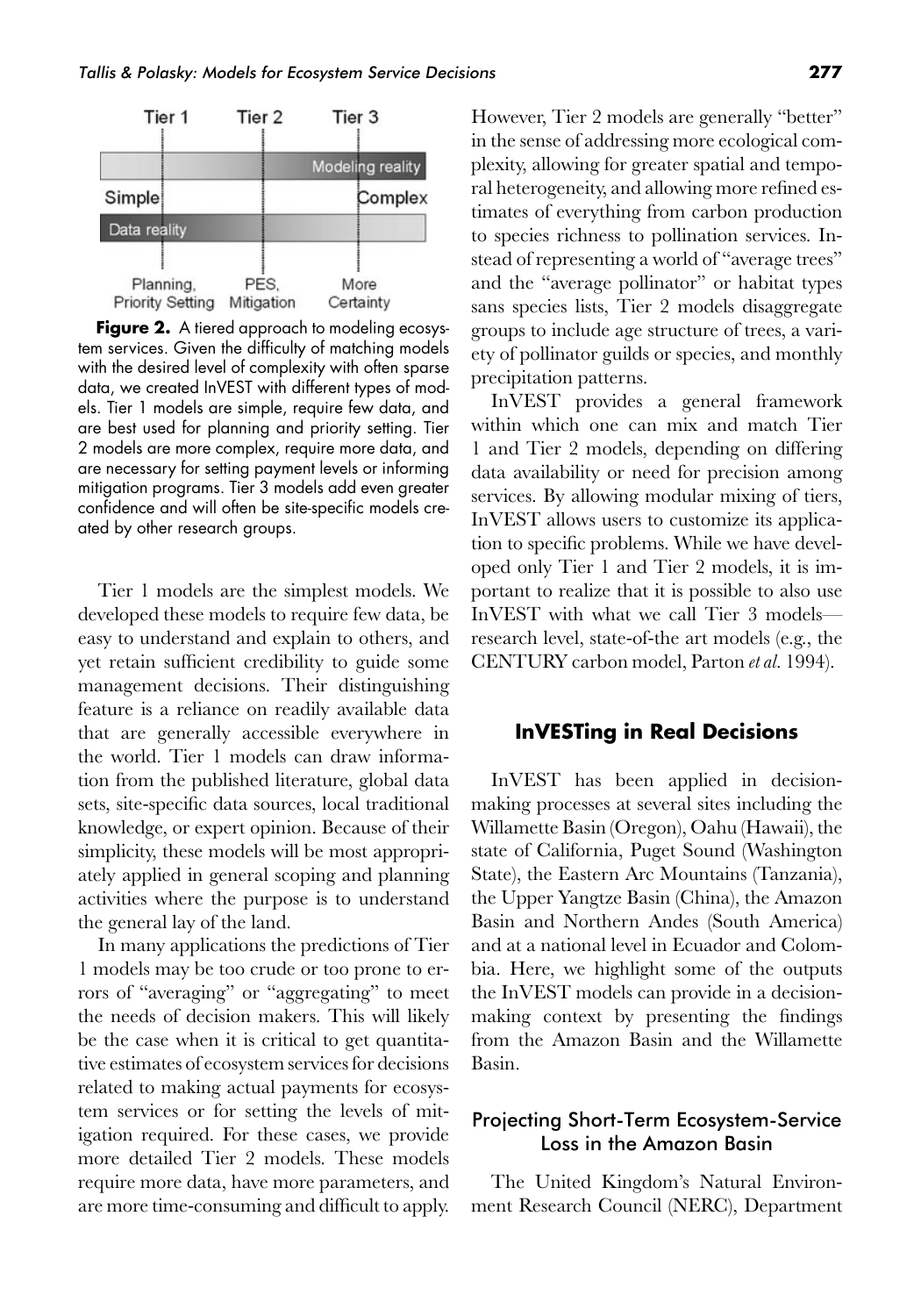for International Development (DFID) and the Economic and Social Research Council (ESRC) launched the Ecosystem Services and Poverty Alleviation Program in 2007. The goal of the program is to promote research and capacity building to achieve sustainable ecosystem management and well-being in developing countries (Porro *et al.* 2008). One of their focal regions is the Amazon Basin, a nearly 10 million km<sup>2</sup> area with some of the globe's highest diversity and endemism, and largest remaining tracts of intact rainforest. This is a region of relatively low rural population density, but high poverty and extremely rapid rates of forest loss and degradation (Porro *et al.* 2008). The agencies funding the work are interested in what is at stake to be lost in the Basin, who is likely to lose, and how losses can be avoided.

Through a collaboration with The Nature Conservancy, InVEST was used as one of several tools to predict likely future changes in biodiversity and ecosystem services in the region. We considered the year 2000 as the base case, and the future scenario created predicts how the basin will look in 2020 after likely levels of deforestation (projected by the Instituto de Pesquisa Ambiental da Amazonia) and road development (projected by the Initiative for Integration of Regional Infrastructure in the South) (Porro *et al.* 2008). Tier 1 models for habitat quality and several forest products (timber, fruits and nuts, fiber, medicinal plants, and bushmeat) were applied to the whole basin at a 1-km<sup>2</sup> resolution. Forest products are essential staples for some indigenous groups in the region. One study estimated that people consume 148.2 tons of bushmeat per year in the Amazon Basin (Fa *et al.* 2002).

Areas along roadways and near population centers are projected to lose the most overall in terms of forest product provision (e.g., Fig. 3; Porro *et al.* 2008). These areas are mostly outside of protected areas and indigenous territories. However, in montane forests, people living in indigenous territories will experience the greatest losses in both marketed and subsistence products (Fig. 4; Porro *et al.* 2008). The same



**Figure 3.** Projected change in the provision of food (fruits and nuts) for market sale between 2000 and 2020. The <sup>p</sup>ink area shows the extent of analysis. The measure of food provision is a relative index where the parcel with the highest initial abundance of fruit and nut species for market sale in the region received score of 1.0 in the year 2000. This map shows the difference between the index score for each parcel in 2020 and 2000.



Figure 4. Loss in marketed forest products by habitat type in the Amazon Basin between 2000 and 2020. The highest initial provision of forest products (in 2000) had a score of 5.0.

pattern was projected for losses of marketed products in savanna and varzea ecosystems. Further work is underway to apply higherresolution poverty data to ask whether the poor in the Basin are at especially high risk of losing access to ecosystem services in the next 20 years (Kareiva *et al.* in press). For now, the message to policymakers in Brazil and elsewhere who influence decisions affecting the Amazon Basin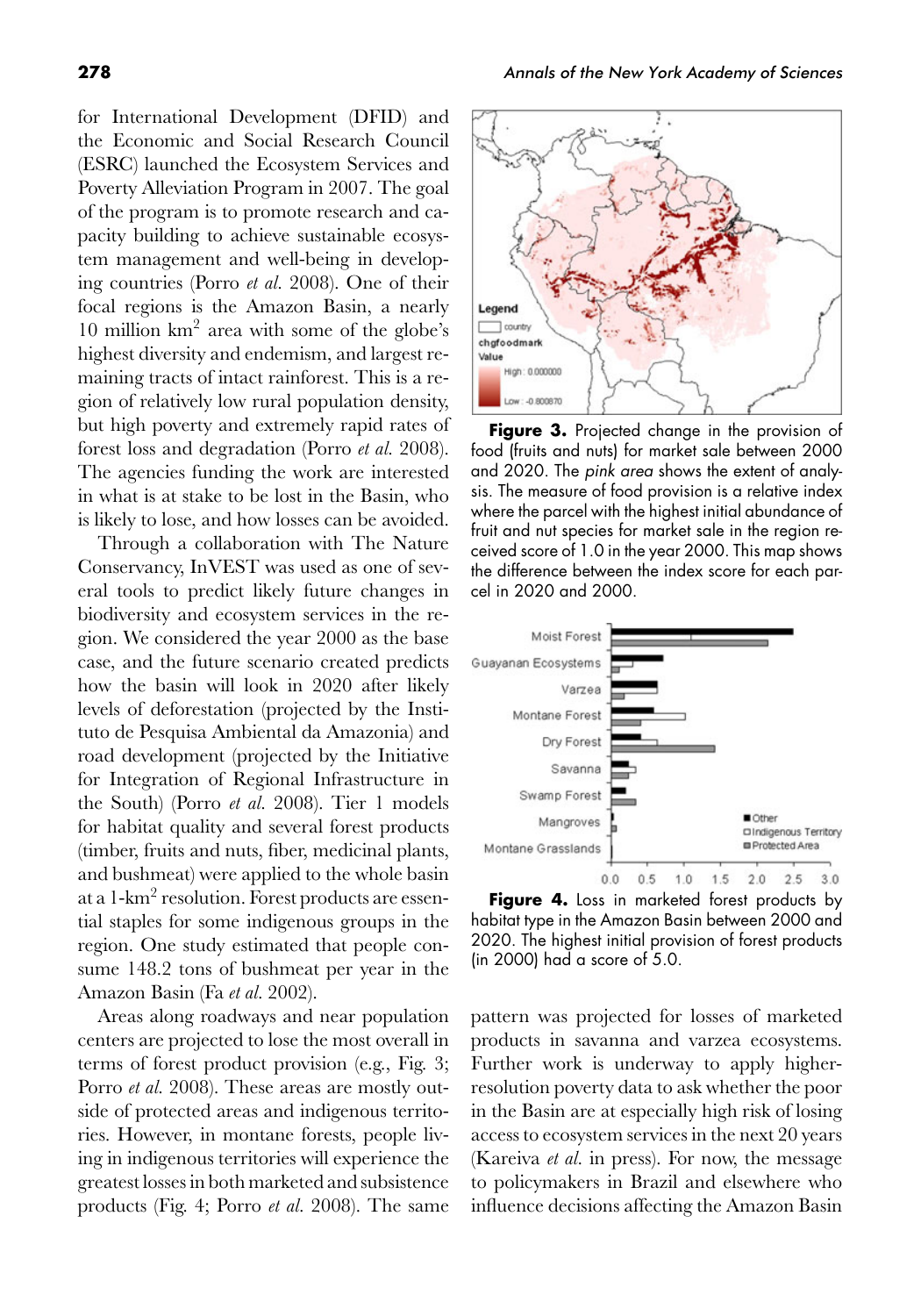is the importance of stemming the loss and degradation of habitat and ecosystem services in the Basin while levels are still relatively high. The Amazon is a unique system given its relatively large remaining intact habitat and relatively low rural population density. The Amazon has lost ∼84 million hectares of native forest in the last few decades. Other regions that failed to stop such drastic losses now struggle in an extremely costly and often futile effort to rebuild ecosystem services in severely degraded areas with overwhelming numbers of rural poor (Porro *et al.* 2008).

#### Willamette Basin Example

The Willamette Basin in Oregon (USA) has been the site of intense debates over land and water management in recent decades. In the late 1990s, there were conflicts between environmental groups and the timber industry about the impacts of logging on the spotted owl, a species dependent on old-growth forest and listed under the U.S. Endangered Species Act. In an effort to resolve the debate President Clinton met with various stakeholders at the Pacific Northwest Forest Conference in 1993. Clinton directed federal agencies to develop a Pacific Northwest Forest Plan to protect the spotted owl while addressing other economic and social concerns. Other conflicts in the region revolve around efforts to save imperiled populations of salmon hurt by the cumulative impact of timber harvests, hydroelectric power dams, and land use that increased siltation and water temperature. Because of these various conflicts and efforts to find solutions, much effort has gone into collecting data on species, resources, and land use, making the Willamette Basin a perfect laboratory on which to develop and test models of ecosystem services.

Nelson *et al*. (2009) applied InVEST to model multiple ecosystem services and biodiversity conservation in the Willamette Basin under three alternative land-use scenarios (plan trend, development, and conservation) that track land-use trajectories from 1990 to 2050. The scenarios were developed by the Pacific Northwest Ecosystem Research Consortium, composed of representatives from government agencies, nongovernment organizations, and universities (see details at http://www.fsl.orst.edu/ pnwerc/wrb/access.html). The scenarios were used as input into InVEST models that then tracked changes in water quality, storm peak mitigation, erosion control, carbon sequestration, biodiversity conservation, and market returns for agriculture, timber, and housing development. Nelson *et al*. (2009) found that all ecosystem services (water quality, storm peak mitigation, erosion control, and carbon sequestration) along with biodiversity conservation were highest in the conservation scenario, while market returns were higher in the plan trend and development scenarios. According to these results, programs designed to enhance the provision of ecosystem services would likely enhance biodiversity conservation. However, letting landowners pursue their own self-interest would likely harm both ecosystem services provision and biodiversity conservation. If, however, payments for ecosystem services could be arranged so that landowners received some benefit from the provision of ecosystem services, then the apparent conflict between landowner interests and ecosystem services disappears. Paying for just one ecosystem service, carbon sequestration, using a price of \$43 per ton of carbon (Tol 2005), made the conservation scenario the most valuable outcome rather than the least valuable outcome in terms of market value of goods and services produced (see Fig. 5).

# **The Next Frontiers**

InVEST provides a means to map and value multiple ecosystem services that can be used to inform conservation and natural-resource management, but it is not a panacea. Many of the components of InVEST are relatively new and untested. Predicting how ecosystem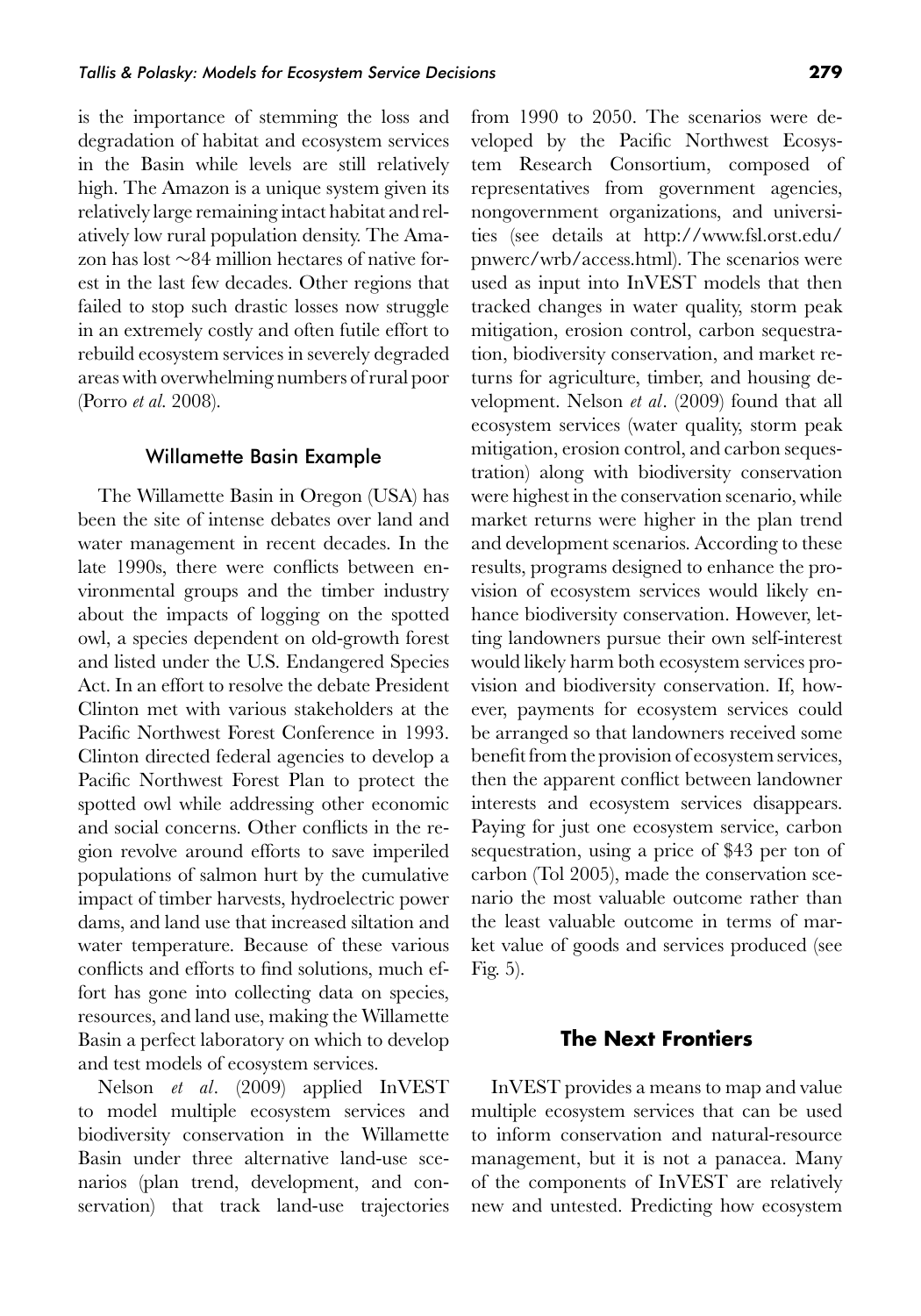

**Figure 5.** Trade-off between biodiversity and commodity production in the Willamette Basin in 2050 under different scenarios. The Conservation scenario (gray circle) has the highest biodiversity score, but lowest commodity value, given current markets. This scenario would have the highest commodity and biodiversity values if the carbon market was formalized (gray triangle). SAR is species–area relationship.

services will change as ecosystems are altered and what the value of those changes will be in various socioeconomic systems present a number of novel challenges. Increasing our working understanding of these processes will be an on-going task. The InVEST tools in their current form are sufficient for providing information about priority areas on landscapes for the provision of various services, but in most cases have not been tested sufficiently to provide quantitative estimates to underpin payments for ecosystem services or other regulatory mechanisms. Developing methods to assess the validity and reliability of model predictions at multiple scales are needed. The models will assuredly undergo modification and updating as experience and applications increase.

A large unmet challenge in ecosystem-based management is to understand the distribution of ecosystem service among different groups in society, and how this distribution will likely change as a consequence of management decisions. While it is important to know the total amount of ecosystem services provided and their overall value to society, it is also important to know who benefits from the provision of services and their social and economic status. Without information about the distribution of benefits from ecosystem services, management decisions can lead to serious unintended consequences for equity and well-being. This concern is especially strong for management actions that negatively affect underprivileged parts of society. For example, in developing countries, establishing a new national park or conservation area has in some cases resulted in removing and separating people and their work from ecosystems they rely on (Kareiva and Marvier 2007), leading to a decline in their livelihood or well-being.

Another example of distributional issues at play occurs under "wetland banking" programs allowed under the U.S. Clean Water Act. A policy objective in the United States is to have "no net loss" of wetlands. Under wetland banking, a developer who destroys wetlands in one place can offset this loss by buying credits from a wetland bank that has gained credits by restoring wetlands elsewhere. One of the unintentional consequences of this program has been the reallocation of wetlands from urban to rural areas, with a corresponding shift in wetland service provision away from the poor in urban areas to areas with significantly lower population densities (Ruhl and Salzman 2006). This type of regulatory effect is often overlooked in the decision-making process, but it is an important outcome of the functioning of the program and needs to be addressed (BenDor *et al.* 2008).

Whether a particular social group wins, loses, or remains unaffected by a decision is determined by several factors. Of utmost importance is access. Underprivileged members of society will not benefit or lose from changes in ecosystem services if they cannot access them. Access has two critical components in this context, physical overlap in space and legal rights. InVEST can show clearly where services will be provided on a landscape and how their provision is likely to change in space. This ability can give insights into the spatialoverlap part of access. Rapid advances are being made in the mapping of social indicators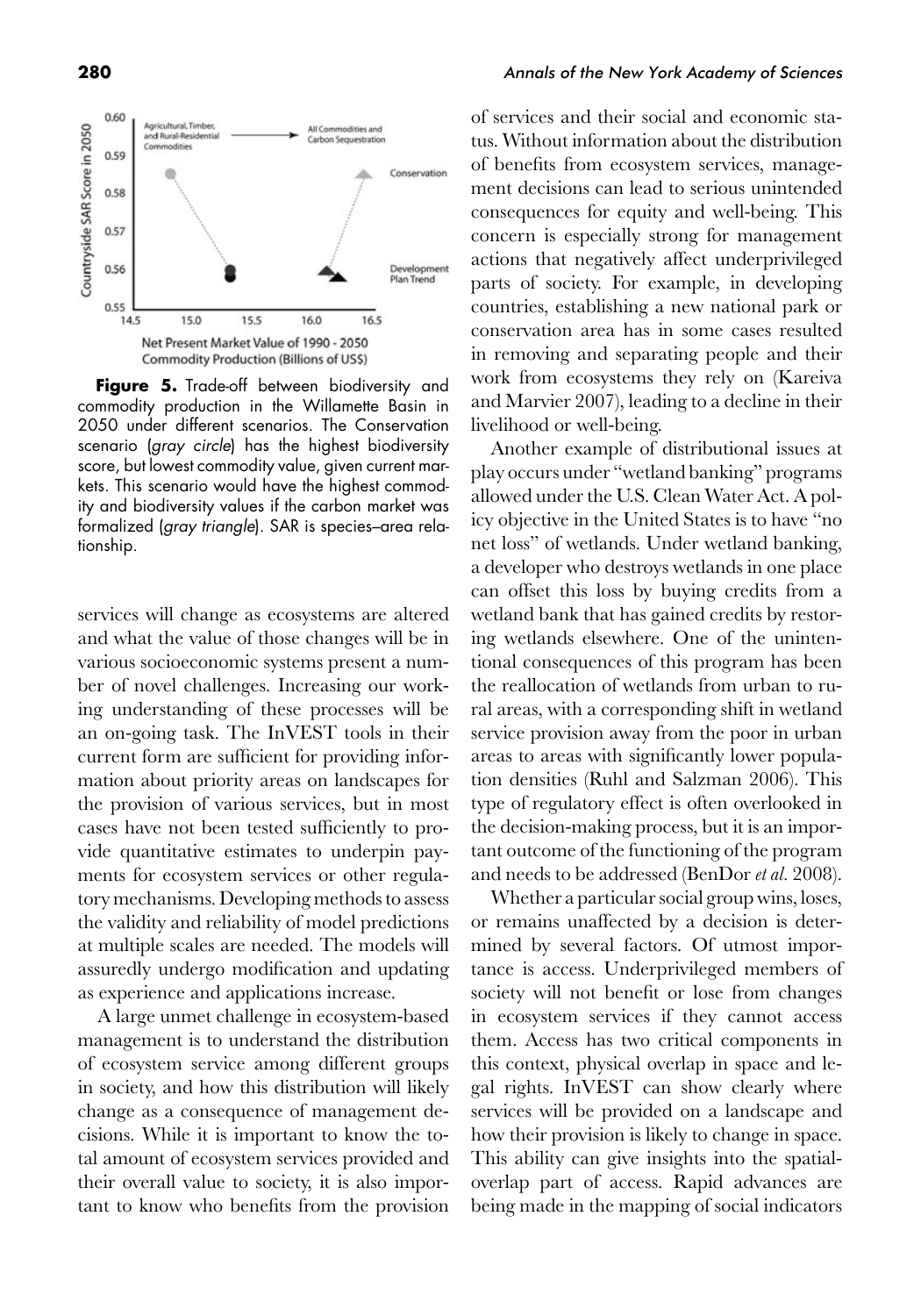of poverty (CIESIN 2006; World Resources Institute 2007), and we can draw from these approaches to ask where ecosystem services and the poor overlap on the landscape. However, we currently do not have a standardized way to bring information about institutions and their level of enforcement into a mapping and valuation context. Developing ways to represent and predict the interactions among ecosystem services, people, and institutions will be critical to the assessment of the distributional effects of management decisions.

A related challenge in ecosystem services is to alter the financial and institutional infrastructure to give incentives to maintain and enhance the provision of ecosystem services. Often there is a spatial or temporal mismatch between those who control the provision of ecosystem services and those who benefit from the services. Without the ability to connect the demand for services from beneficiaries with the supply from those who control the supply, there will be insufficient incentive for suppliers to protect ecosystems to maintain the supply of ecosystem services. InVEST can help to highlight the spatial patterns of both supply and demand and illustrate and the spatial mismatch between them. Addressing the mismatch and providing proper incentives for provision of ecosystem services will require changes in policies of local and national governments and in international agreements. Some progress on these fronts can be seen, as with the recent emergence of carbon markets, international policy discussions on reduced emissions from deforestation in developing countries (REDD), and expansion of programs of payments for ecosystem services (PES). Successfully linking the science of mapping and valuing ecosystem services with proper institutions and policies will likely remain a major challenge for decades to come.

#### **Conflicts of Interest**

The authors declare no conflicts of interest.

### **References**

- Antle, J.M. & J.J. Stoorvogel. 2006. Incorporating systems dynamics and spatial heterogeneity in integrated assessment of agricultural production systems. *Environ. Dev. Econ.* **11:** 39–58.
- Barbier, E.B. 2007. Valuing ecosystem services as productive inputs. *Econ. Policy* **22:** 177–229.
- Barbier, E.B. 2000. Valuing the environment as input: applications to mangrove-fishery linkages. *Ecol. Econ.* **35:** 47–61.
- Barbier, E.B. & I. Strand. 1998. Valuing mangrove-fishery linkages: a case study of Campeche, Mexico. *Environ. Resour. Econ.* **12:** 151–166.
- BenDor, T., N. Brozovic & V.G. Pallathucheril. 2008. The social impacts of wetland mitigation policies in the United States. *J. Plann. Lit.* **22:** 10.1177/0885412207314011.
- Boody, G., B. Vondracek, D.A. Andow, *et al*. 2005. Multifunctional agriculture in the United States. *Bioscience* **55:** 27–38.
- Brooks, K.N., H.M. Gregersen, E.R. Berglund & M. Tayaa. 1982. Economic evaluation of watershed projects—An overview methodology and application. *Water Res. Bull.* **18:** 245.
- Christensen, N.L., A.M. Bartuska, J.H. Brown, *et al*. 1996. The Report of the Ecological Society of America Committee on the Scientific Basis for Ecosystem Management. *Ecol. Appl*. **6**(3): 665–691.
- CIESIN (Center for International Earth Science Information Network). 2006. *Where the poor are: an atlas of poverty*. Columbia University, Palisades, NY. Available at www.ciesin.columbia.edu/povmap/. [Accessed February 13, 2009]
- Connor, E.F. & E.D. McCoy. 1979. The statistics and biology of the species-area relationship. *Am. Nat.* **113:** 791–833.
- Costanza, R., R. d'Arge, R. de Groot, *et al*. 1997. The value of the world's ecosystem services and natural capital. *Nature* **387:** 253–2260.
- Daily, G.C. 1997. *Nature's Services*. Island Press. Washington, DC.
- Ecosystem Principles Advisory Panel. 1999. *Ecosystembased fishery management: A report to Congress by the Ecosystem Principles Advisory Panel.* U.S. National Marine Fisheries Service. Washington, DC.
- Ellis, G.M. & A.C. Fisher. 1987. Valuing the environment as an input. *J. Environ. Manage.* **25:** 149–156.
- Engel, S., S. Pagiola & S. Wunder. 2008. Designing payments for environmental services in theory and practice: an overview of the issues. *Ecol. Econ.* **65:** 663– 674.
- Fa, J.E., C.A. Peres & J. Meewig. 2002. Bushmeat exploitation in tropical forests: an intercontinental comparison. *Conserv. Biol.* **16:** 232–237.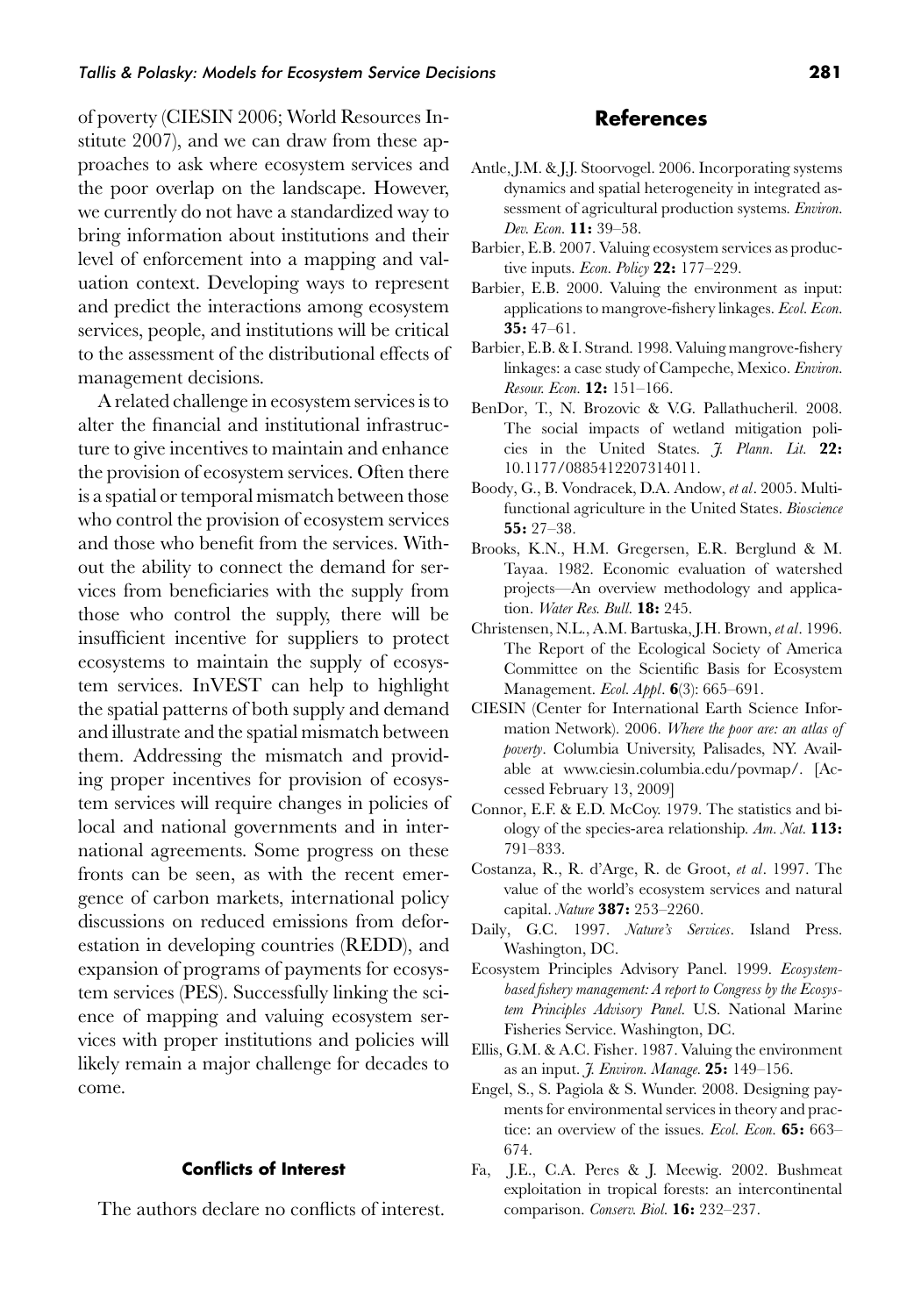- Food and Agriculture Organization. 2003. *FAO Fisheries Department Technical Report No. 4 (Supply 2)*. Food and Agriculture Organization. Rome, Italy.
- Freeman, A.M., III. 2003. *The Measurement of Environmental and Resource Values: Theory and Methods*. Resources for the Future. Washington, DC.
- Gassman, P.W., M.R. Reyes, C.H. Green & J.G. Arnold. 2007. The soil and water assessment tool: historical development, applications and future research directions. *Trans. Am. Soc. Agric. Biol. Eng.* **50:** 1211–1250.
- Guerry, A. 2005. Icarus and Daedalus: conceptual and tactical lessons for marine ecosystem-based management. *Front. Ecol. Environ.* **3:** 202.
- Imperial, M.T. 1999. Institutional analysis and ecosystembased management: the institutional analysis and development framework. *Environ. Manage.* **24:** 449.
- Ingraham, M.W. & S.G. Foster. 2008. The value of ecosystem services provided by the U.S. National Wildlife Refuge System in the contiguous U.S. *Ecol. Econ.* **67:** 608–618.
- Jackson, R.B., E.G. Jobbagy, R. Avissar, *et al*. 2005. Trading water for carbon with biological sequestration. *Science* **310:** 1944–1947.
- Kaiser, B. & J. Roumasset. 2002. Valuing indirect ecosystem services: the case of tropical watersheds. *Environ. Dev. Econ.* **7:** 701–714.
- Kareiva, P., G. Daily, T. Ricketts, *et al*. 2009. *The Theory and Practice of Ecosystem Service Valuation in Conservation*. Oxford University Press. Oxford. In press.
- Kareiva, P. & M. Marvier. 2007. Conversation for the people—Pitting nature and biodiversity against people makes little sense. Many conservationists now argue that human health and well-being should be central to conservation efforts. *Sci. Am.* **297:** 50–57.
- McLeod, K.L., J. Lubchenco, S.R. Palumbi & A.A. Rosenberg. 2005. *Scientific consensus statement on marine ecosystem-based management*. Communication Partnership for Science and the Sea. Available at www.compassonline.org/pdf\_files/EBM\_Consensus \_Statement\_v12.pdf [Accessed February 13, 2009]
- Millennium Ecosystem Assessment. 2005. *Ecosystems and Human Well-Being: Synthesis*. Island Press.Washington. DC.
- Naidoo, R. & T.H. Ricketts. 2006. Mapping the economic costs and benefits of conservation. *PLoS Biol.* **4:** 2153–2164.
- National Research Council. 1999. *Sustaining marine fisheries*. National Academy Press. Washington, DC.
- National Research Council. 2005. *Valuing Ecosystem Services: Toward Better Environmental Decision-Making*. National Academy Press. Washington, DC.
- Nelson, E., G. Mendoza, J. Regetz, *et al*. 2009. Modeling multiple ecosystems services, biodiversity conservation, commodity production and tradeoffs at landscape scales. *Front. Ecol. Environ.* **7**(1): 4–11.
- Nelson, E., S. Polasky, D.J. Lewis, *et al*. 2008. Efficiency of incentives to jointly increase carbon sequestration and species conservation on a landscape. *Proc. Nat. Acad. Sci.* **105:** 9471–9476.
- Pagiola, S., K. von Ritter & J. Bishop. 2004. *How Much is an Ecosystem Worth? Assessing the Economic Value of Conservation*. The World Bank. Washington, DC.
- Parton, W.J., D.S. Schimel, D.S. Ojima & C.V. Cole. 1994. *Quantitative Modeling of Soil Forming Processes. In Special Publication*. Soil Science Society of America. Madison, WI.
- Pereira, H.M. & G.C. Daily. 2006. Modeling biodiversity dynamics in countryside landscapes. *Ecology* **87:** 1877–1885.
- Pikitch, E.K., C. Santora, E.A. Babcock, *et al*. 2004. Ecosystem-based fisheries management. *Science* **305:** 346–347.
- Polasky, S., E. Nelson, J. Camm, *et al*. 2008. Where to put things? Spatial land management to sustain biodiversity and economic returns. *Biol. Conserv.* **141:** 1505–1524.
- Porro, R., J. Borner, A. Jarvis, *et al.* 2008. *Challenges to Managing Ecosystems Sustainably for Poverty Alleviation: Securing Well-Being in the Andes/Amazon*. Final Report, May 2008. Situation Analysis prepared for the ESPA Program. Amazon Initiative Consortium, Belém, Brazil. Available at www.ecosystemsandpoverty.org/wpcontent/uploads/2008/05/espa-aa-final-reportsmall-version\_.pdf [Accessed February 13, 2009].
- Ricketts, H.T., G.C. Daily, P.R. Ehrlich & C.D. Michener. 2004. Economic value of tropical forest to coffee production. *Proc. Nat. Acad. Sci.* **101:** 12579–12582.
- Ruhl, J.B. & J. Salzman. 2006. The effects of wetland mitigation banking on people. *Nat. Wetl. News* **28:** 1, 9–14.
- Salvatore, M., F. Pozzi, E. Ataman, *et al*. 2005. *Mapping global urban and rural population distributions* (Environment and Natural Resources Report No. 24). Food and Agriculture Organization. Rome.
- Sathirathai, S. & E.B. Barbier. 2001. Valuing mangrove conservation in southern Thailand. *Contemp. Econ. Policy* **19:** 109.
- Smith, V.K., G. Van Houtven & S.K. Pattanayak. 2002. A benefit transfer via preference calibration: 'prudential algebra' for policy. *Land Econ.* **78:** 132–152.
- Swallow, S.K. 1994. Renewable and nonrenewable resource theory applied to coastal agriculture, forest, wetland and fishery linkages. *Mar. Resour. Econ.* **9:** 291–310.
- Tol, R.S.J. 2005. The marginal damage costs of carbon dioxide emissions: an assessment of the uncertainties. *Energy Policy* **33:** 2064–2074.
- Troy, A. & M.A. Wilson. 2006. Mapping ecosystem services: Practical challenges and opportunities in linking GIS and value transfer. *Ecol. Econ.* **60:** 435–449.